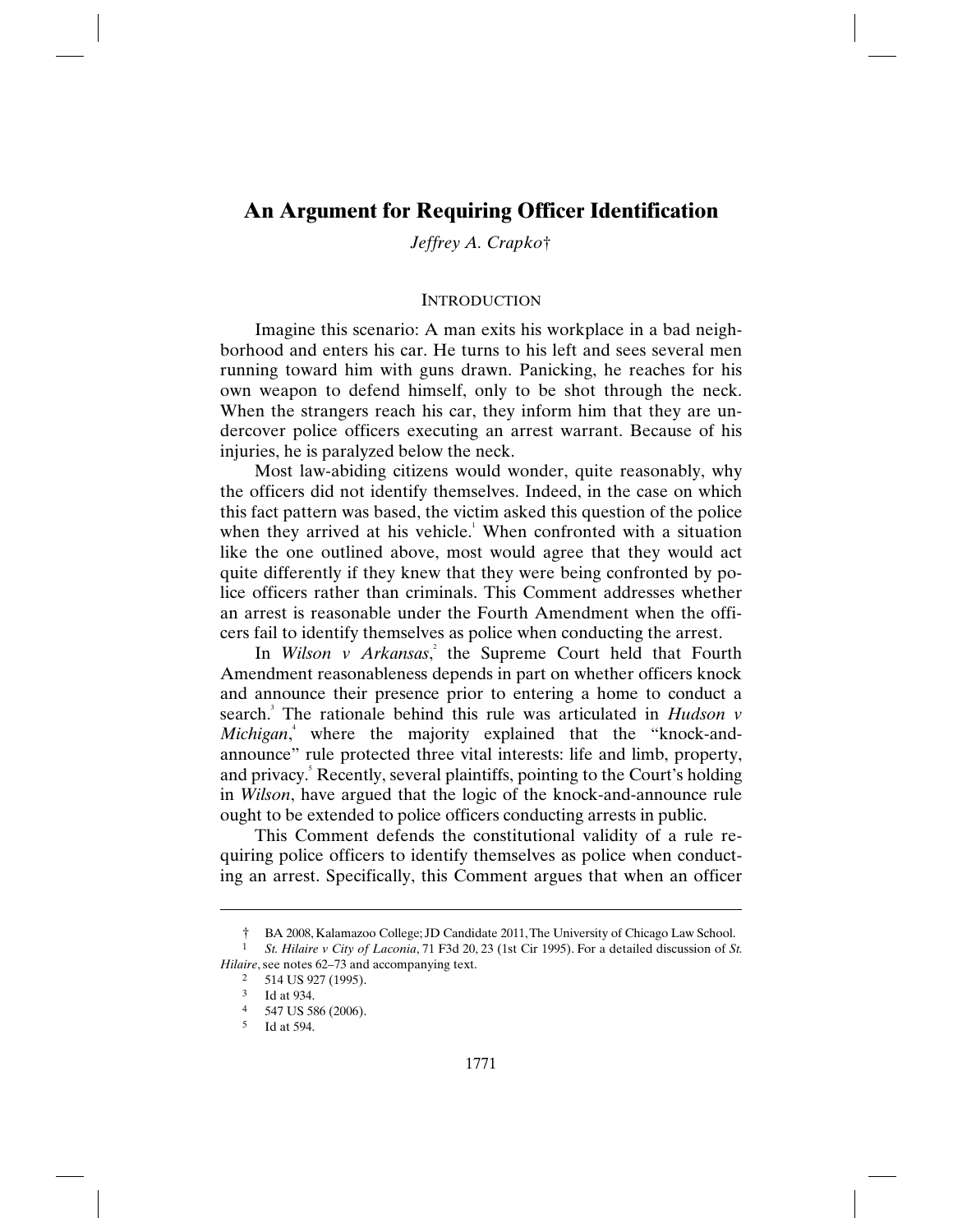fails to identify himself, all three of the interests that the knock-andannounce rule protects are implicated, and thus the police should be required to identify themselves prior to conducting arrests in public. Part I provides a brief legal history of the Fourth Amendment, examines 42 USC § 1983 claims and the doctrine of qualified immunity, and introduces the knock-and-announce rule. Part II details how courts have dealt with the argument that *Wilson* should be extended to the failure-to-identify context. Finally, Part III argues that courts should adopt a rule requiring officers to identify themselves unless they possess reasonable suspicion that doing so would be dangerous. Although adopting an identification requirement could overly burden police officers and endanger their lives, a fair reading of *Wilson*'s progeny obviates this concern by allowing officers to suspend a rule requiring identification in instances where they possess reasonable suspicion that identification would threaten their safety.

This Comment's proposed rule—which targets the unreasonable manner in which seizures are carried out, rather than the process by which authorization for these seizures is obtained—would adequately compensate injured plaintiffs through the tort system while shifting the costs of injuries arising from failures to identify from individual plaintiffs to society as a whole. This would not only give police officers an additional incentive to use the least dangerous means of arresting suspects, but it would also avoid placing citizens in situations where they are confronted by unknown assailants. This Comment's proposed rule would help guide both police and citizen behavior.

# I. SECTION 1983 AND THE KNOCK-AND-ANNOUNCE RULE

Before discussing cases in which an officer fails to identify himself or this Comment's argument that the Fourth Amendment requires him to do so, it is necessary to summarize briefly the applicable Fourth Amendment case law in this area. Part I.A explains the legal rules allowing civil suits under 42 USC § 1983 for violations of constitutional rights as well as the doctrine of qualified immunity. Part I.B introduces the knock-and-announce rule.

# A. Section 1983 and Qualified Immunity

-

The Fourth Amendment protects individuals against unreasonable searches and seizures. 6 In determining whether a given search or seizure is unreasonable under the Fourth Amendment, the Court has

<sup>6</sup> US Const Amend IV ("The right of the people to be secure in their persons, houses, papers, and effects, against unreasonable searches and seizures, shall not be violated."). See *United States v Verdugo-Urquidez*, 494 US 259, 265 (1990).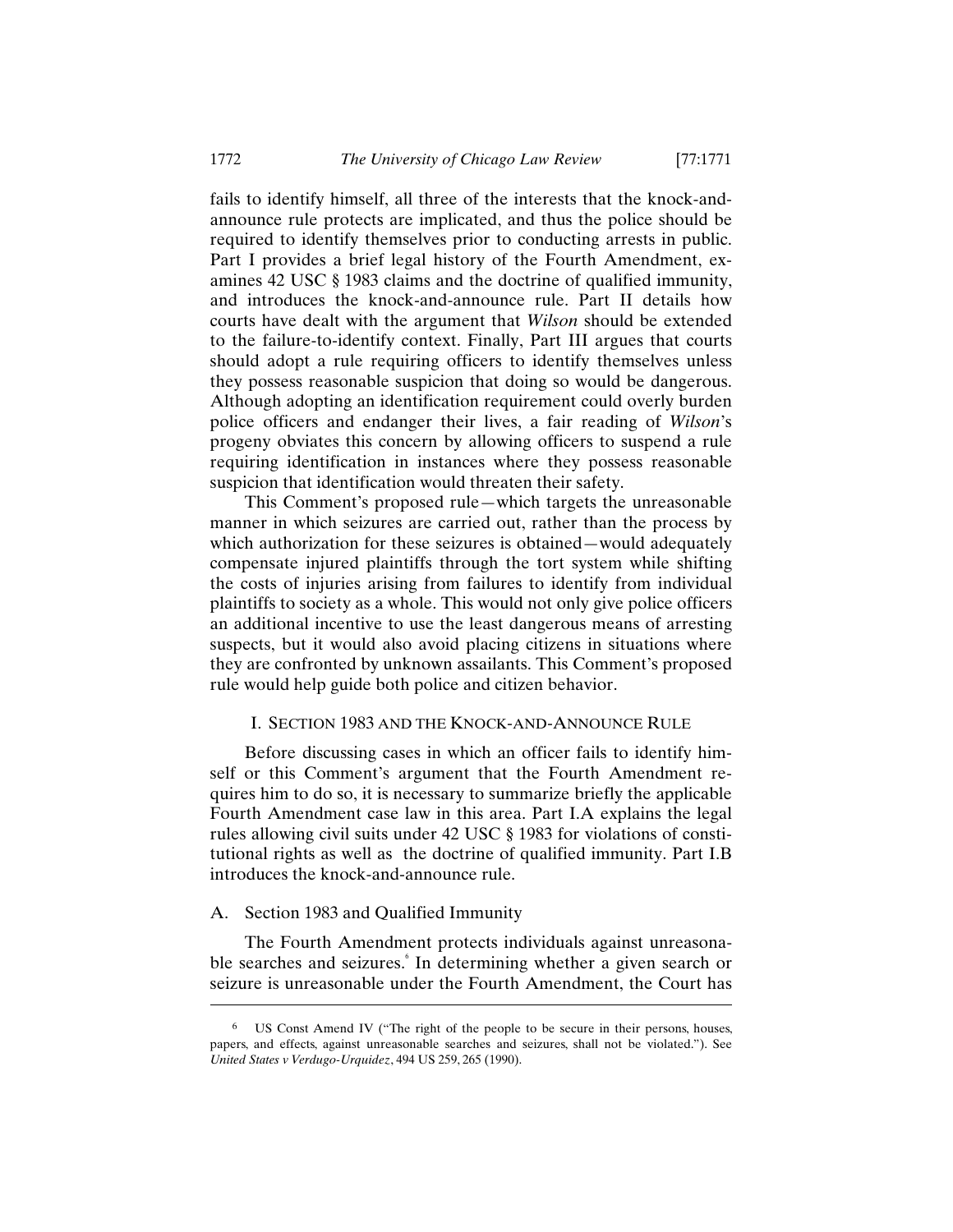recognized that there is no fixed test and that reasonableness is left for trial courts to examine on a case-by-case basis.<sup>7</sup> Generally speaking, when an individual's Fourth Amendment rights are violated, there are two avenues for relief: the exclusionary rule<sup>8</sup> and tort relief under § 1983. By providing a right of action for an underlying constitutional tort committed by state actors, § 1983 compensates citizens via the civil tort system. This means that plaintiffs must allege a violation of a specific constitutional right (such as a violation of the right to be free from unreasonable seizures) in order to successfully bring a § 1983 suit. In the context of Fourth Amendment seizures, there are two basic violations: lack of proper constitutional authorization for a seizure, and failure to conduct the seizure reasonably.<sup>10</sup> This Comment deals with the second violation.

It is important to note that not all such violations are compensable. That is, when an action is brought against officers or agents of the government acting in their official capacity, officials may escape liability through the doctrine of qualified immunity. This doctrine allows courts to balance the need to provide recovery to plaintiffs against the danger that unlimited liability will deter public officials from taking necessary action for fear that litigation will be brought against them.<sup>11</sup> Qualified immunity is an affirmative defense allowing an officer to dismiss the case at the pleading stage, thereby sparing him from the time and expense of litigation.<sup>12</sup> In *Anderson v Creighton*,<sup>13</sup> the Court held that whether an official is entitled to qualified immunity in a Fourth Amendment case turns on the objective reasonableness of his action.<sup>14</sup> The question is whether a reasonable officer would have believed that his actions were lawful in light of clearly established law

<sup>7</sup> See *Mapp v Ohio*, 367 US 643, 653 (1961). For example, it may be reasonable for police to wait less time before entering a residence if the sought-after material is cocaine than if it is a missing grand piano. See *United States v Banks*, 540 US 31, 41–42 (2003).

The exclusionary rule allows defendants to exclude evidence obtained through a Fourth Amendment violation. See *Weeks v United States*, 232 US 383, 398 (1914). See also *Mapp*, 367 US at 655 (extending the exclusionary rule to the states). Recently, the Court has cut back on the application of the exclusionary rule. See *Herring v United States*, 129 S Ct 695, 700–01 (2009) (suggesting that the exclusionary rule should not be applied as a default and should be applied only where the deterrence benefits outweigh the costs).

<sup>9</sup> See *Nathanson v United States*, 290 US 41, 47 (1933); *Terry v Ohio*, 392 US 1, 21 (1968).

<sup>10</sup> See *Camara v Municipal Court*, 387 US 523, 534–39 (1967).

<sup>11</sup> See *Anderson v Creighton*, 483 US 635, 638 (1987) (describing qualified immunity as the result of balancing plaintiff and government interests). See also *Harlow v Fitzgerald*, 457 US 800, 814 (1982) (noting that without the balancing test, the deterrent effect on public officials would harm society).

<sup>12</sup> See *Harlow*, 457 US at 815.

<sup>13 483</sup> US 635 (1987).

<sup>14</sup> Id at 639.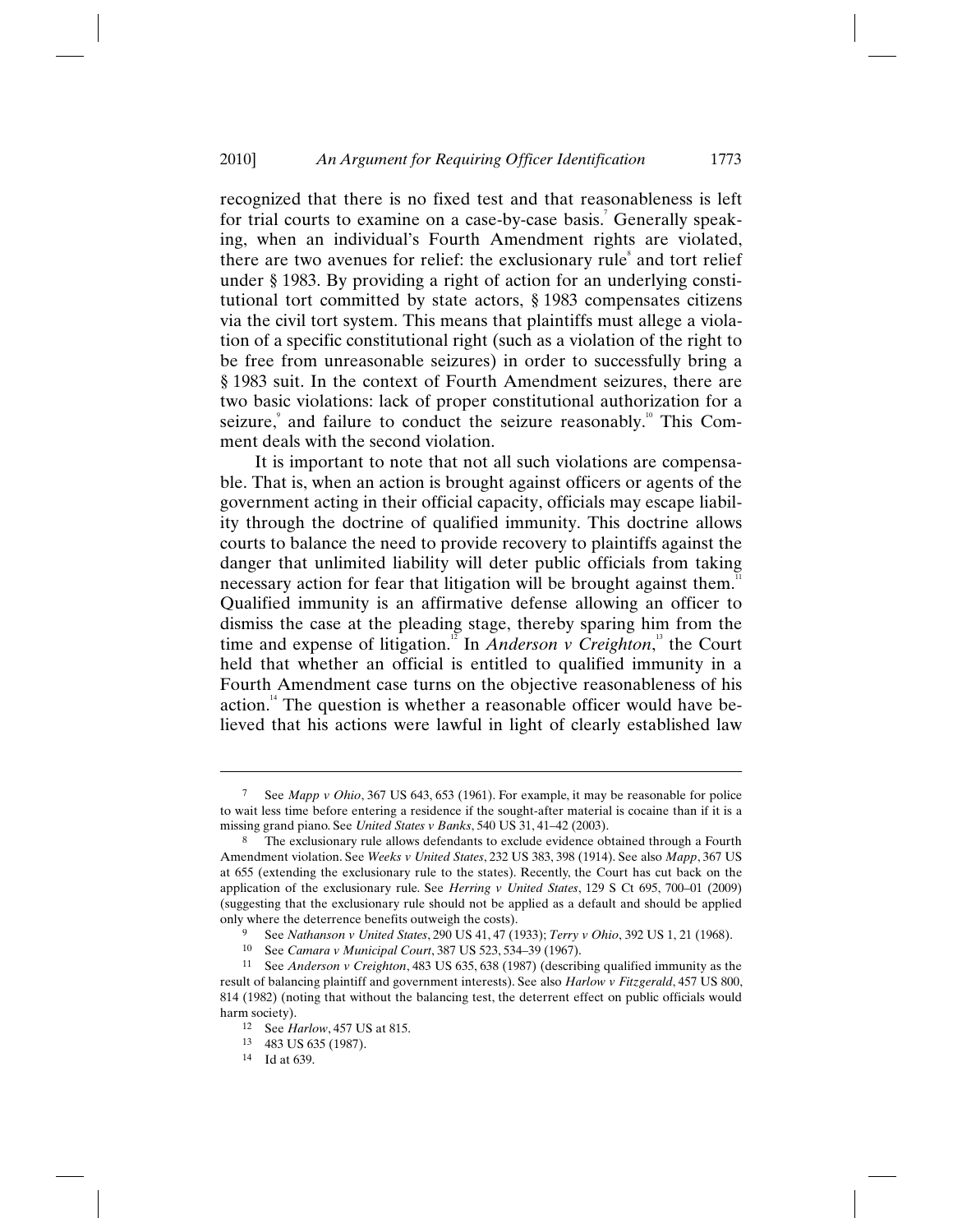and the information that he possessed.<sup>15</sup> Subjective beliefs are irrelevant, and the contours of the constitutional right allegedly violated must be clearly established.<sup>16</sup> This doctrine allows officials to anticipate when their conduct will give rise to liability for damages.<sup>17</sup> Thus, qualified immunity operates as a safeguard against unlimited tort liability for public officials, ensuring that liability attaches only for gross violations of a plaintiff's clearly established constitutional rights.

Courts were once required to articulate whether a constitutional right had been violated before considering whether the law was clearly established at the time of the violation.<sup>18</sup> But in *Pearson v Callahan*,<sup>19</sup> the Court reasoned that while a rigid order of consideration may be preferable in many cases, overcrowded dockets made this inflexible rule impracticable.<sup>20</sup> As a result, district courts have discretion over the order in which they apply the test. $2^2$  This creates a catch-22 where courts sometimes use qualified immunity as a device for clearing overcrowded dockets but do not clarify the law to give police officers or citizens fair notice of what the law requires.

Indeed, the threshold for defeating a claim of qualified immunity is very high in the circuit courts. The First Circuit, for example, requires that the cases that have already been decided be factually indistinguishable "in a fair way from the [case] at hand" in order to defeat a claim of qualified immunity.<sup>22</sup> Likewise, the Seventh Circuit requires that plaintiffs find a violation of the right they claim in factually similar cases in order to defeat qualified immunity. $^3$  The impact on qualified immunity cases is clear: until a critical mass of factually similar cases develops, courts are likely to find that the law was not clearly

<sup>15</sup> Id at 641.

<sup>16</sup> Id at 640–41.

<sup>17</sup> *Anderson*, 483 US at 646 (suggesting that the alternative rule would require officers to "entangle[] themselves in English and American common law" if they wanted certainty that they would not be subject to suit).

<sup>18</sup> See *Saucier v Katz*, 533 US 194, 201 (2001).<br>19 120 S Ct 808 (2000).

<sup>19 129</sup> S Ct 808 (2009).

<sup>20</sup> Id at 818.

<sup>21</sup> Id at 821.

<sup>22</sup> See *Savard v Rhode Island*, 338 F3d 23, 32–34 (1st Cir 2003) (allowing a qualified immunity defense and noting that when judges can disagree across a spectrum of similar cases involving strip searches, defendants cannot reasonably be expected to anticipate that their conduct will give rise to Fourth Amendment liability).

<sup>23</sup> *Borello v Allison*, 446 F3d 742, 749–50 (7th Cir 2006) (permitting a qualified immunity defense where the plaintiff did not point to any factually similar cases demonstrating that when a prison official ignores a request for a cell transfer, this conduct violates the Eighth Amendment). See also id at 750 (noting that qualified immunity will also be defeated where "the violation was so clear that an official would realize [the violation] . . . even in the absence of an on-point case").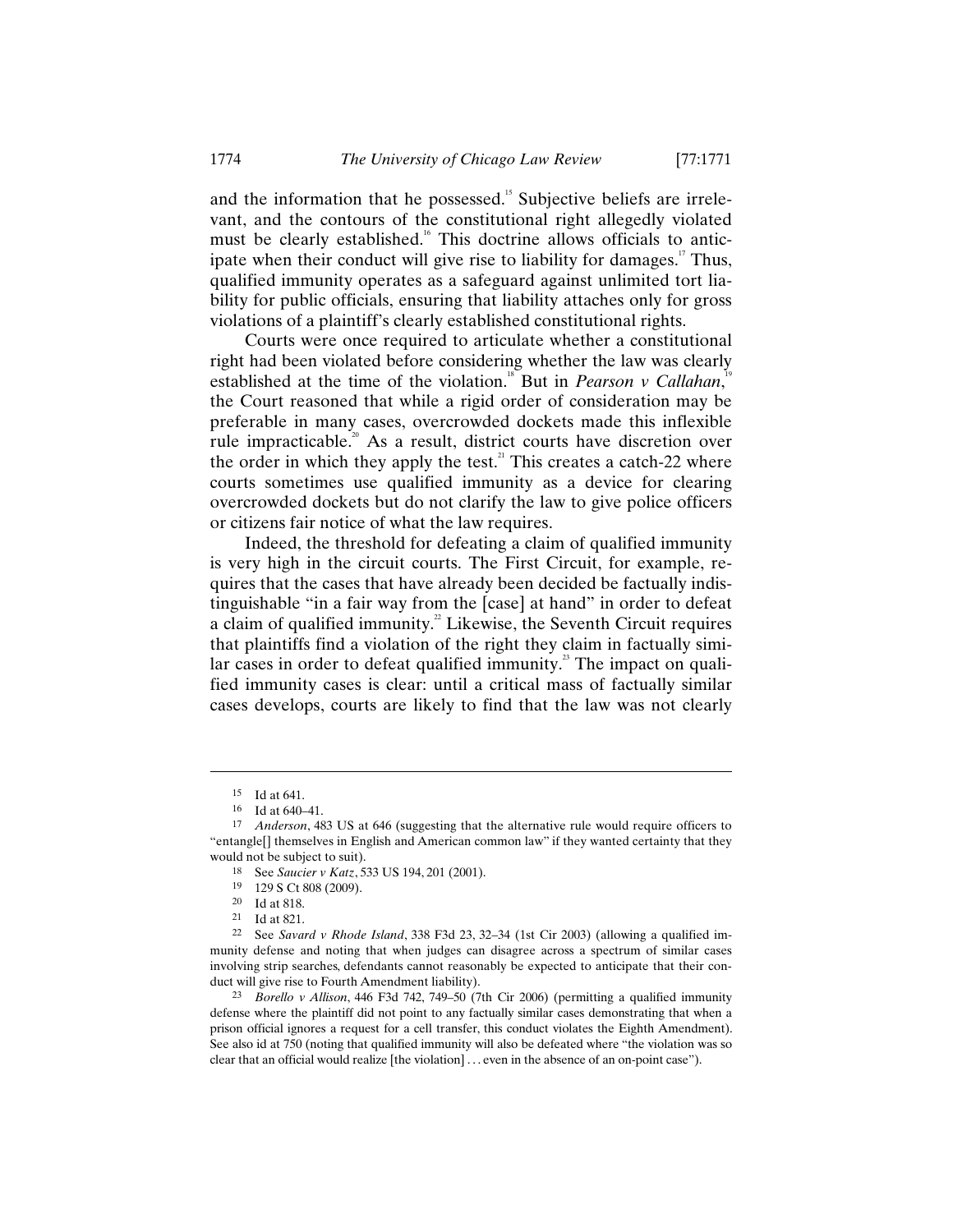established at the time of the offense. $^4$  But by allowing courts to rule on the qualified immunity claim prior to articulating the constitutional right at issue, the Supreme Court's holding in *Pearson* hinders the development of this critical mass of cases. As a result, plaintiffs bringing these claims go uncompensated.

## B. The Knock-and-Announce Rule

The Supreme Court has long recognized the special legal status of the home, requiring police officers to knock and announce their presence prior to entering a home to conduct an arrest or a search. The knock-and-announce rule deals exclusively with a failure to *conduct* a search properly (as opposed to a failure to obtain authorization for that search by demonstrating adequate probable cause). This Part explores the knock-and-announce rule and its development.

1. In most situations, police officers must knock and announce their presence prior to entering a home.

In *Wilson*, the Supreme Court granted additional procedural protections to individuals against searches by the government.<sup>25</sup> The defendant in *Wilson* made numerous sales of narcotics to a police informant and threatened him with a pistol if he turned out to be working with the police.<sup>26</sup> The police obtained a warrant to search Sharlene Wilson's house and arrest her. In executing the warrant, the police officers entered through an unlocked screen door, identifying themselves as police officers as they entered the home.<sup>27</sup> In the subsequent search they uncovered various narcotics, including marijuana, methamphetamine, and Valium, as well as a pistol and ammunition. $^{\text{28}}$ 

The Court held that the reasonableness of a search of a dwelling depends in part on whether the officers announced their presence and authority prior to entering the house.<sup>29</sup> The Court found that at the time of ratification, the common law required constables to announce their presence prior to entering a home, relying in large part on the

 $\overline{a}$ 

 $Id.$ 

<sup>24</sup> Other circuits have embraced differing standards. See, for example, *Papineau v Parmley*, 465 F3d 46, 56–61 (2d Cir 2006) (stating that "the right at issue in a qualified immunity case need not be limited to the specific factual situation in which that right was articulated"). This Part's discussion is limited to the First and Seventh Circuits, because those courts are the ones that have addressed officers' failure to identify. See Part II.A.

<sup>25 514</sup> US at 936.

 $\frac{26}{27}$  Id at 929.

 $\frac{27}{28}$  Id.

<sup>29</sup> *Wilson*, 514 US at 931 (explaining that an evaluation of "reasonableness" under the Fourth Amendment has been traditionally guided by common law rights at the time of ratification).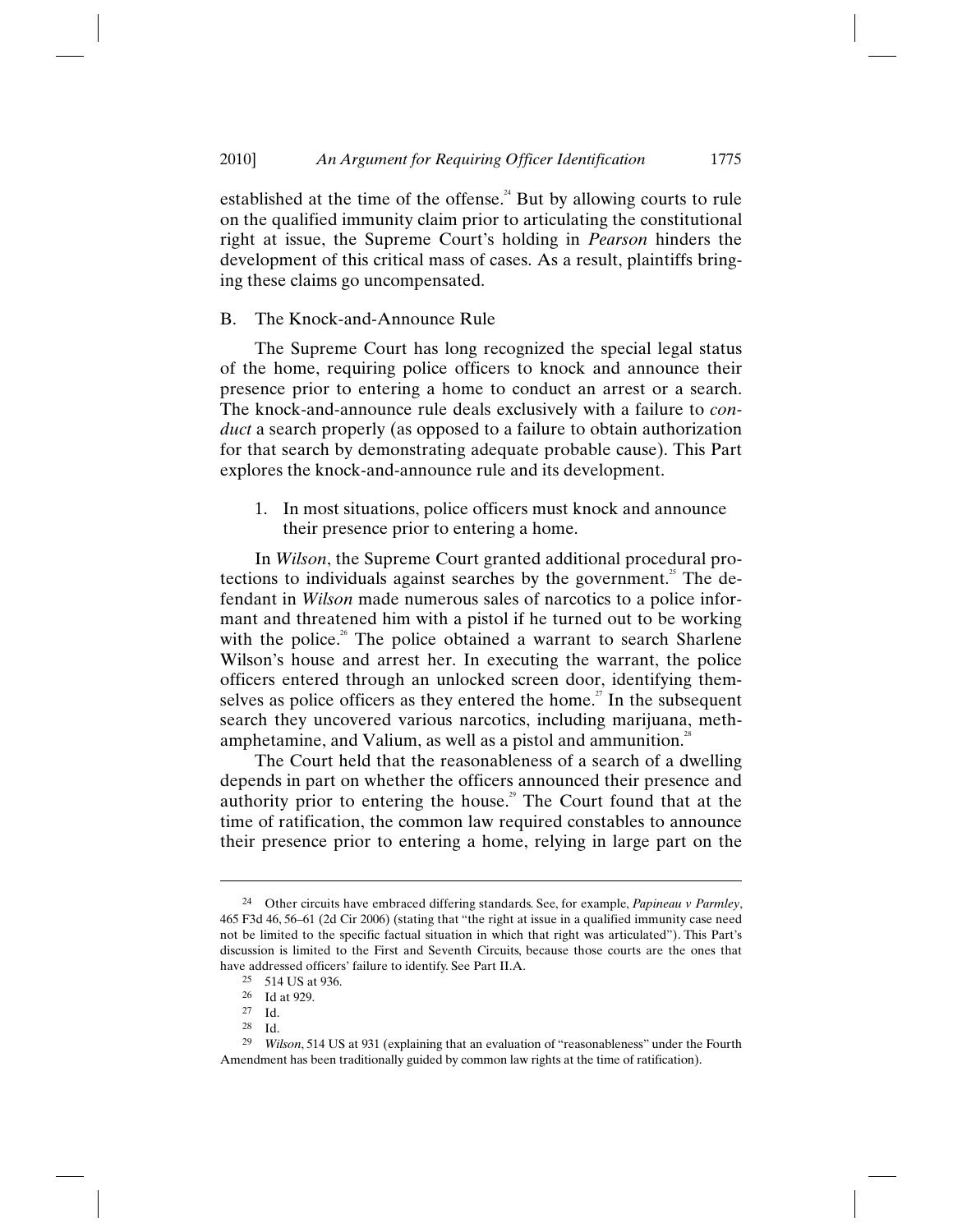theory that a "man's home is his castle." The King's sheriffs could break into and enter a suspect's home, but only if they first announced their presence and gave the suspect time to answer the door.<sup>30</sup> The Court reasoned that, given this longstanding common law requirement, the Framers likely would have considered a failure to knock and announce as a factor in the reasonableness inquiry under the Fourth Amendment.<sup>31</sup> But the Court was careful to clarify that the knock-and-announce rule should not be interpreted as a bright-line requirement. Looking again to the common law, the Court found that English courts did not require an announcement of an officer's presence if such an announcement was likely to aid in the suspect's escape.<sup>2</sup> While it did not attempt to delineate factors that would obviate the knock-and-announce requirement, the Court did note that police officers could establish the reasonableness of an unannounced entry.

2. The Court refines the knock-and-announce rule.

In *Richards v Wisconsin*, 33 the Court clarified situations where the police might defend a failure to knock and announce prior to entry. In *Richards*, officers obtained a search warrant for the defendant's motel room.<sup>34</sup> They previously applied for a "no knock" warrant—as permitted by Wisconsin law—but the magistrate denied the application.<sup>35</sup> Several plainclothes officers and at least one uniformed officer accompanied an officer dressed as a maintenance man to Steiney Richards's hotel room. The plainclothes officer knocked and asked if he could enter the room.<sup>36</sup> The defendant opened the door as far as the chain bolt would permit, but then saw a police officer in uniform behind the plainclothes officers and slammed the door. The police kicked the door down and found Richards trying to escape through an open window. A search of the room yielded cash and cocaine.<sup>37</sup>

At issue in this case was whether the Wisconsin Supreme Court's ruling that officers are never required to knock and announce when executing a warrant in a felony drug investigation was constitutional.<sup>38</sup> The rationale for this exception was that the general culture surrounding the drug trade includes the violent use of weapons as well as the

 $\overline{a}$ 

38 See *State v Richards*, 549 NW2d 218, 219–20 (1996) (finding exigent circumstances always present during the execution of a warrant involving felonious delivery of illegal drugs).

<sup>30</sup> Id at 931–32.

<sup>31</sup> Id at 934.

<sup>32</sup> Id at 934–36.

<sup>33 520</sup> US 385 (1997).

<sup>34</sup> Id at 388.

 $\frac{35}{36}$  Id.

 $\frac{36}{37}$  Id.

<sup>37</sup> *Richards*, 520 US at 389.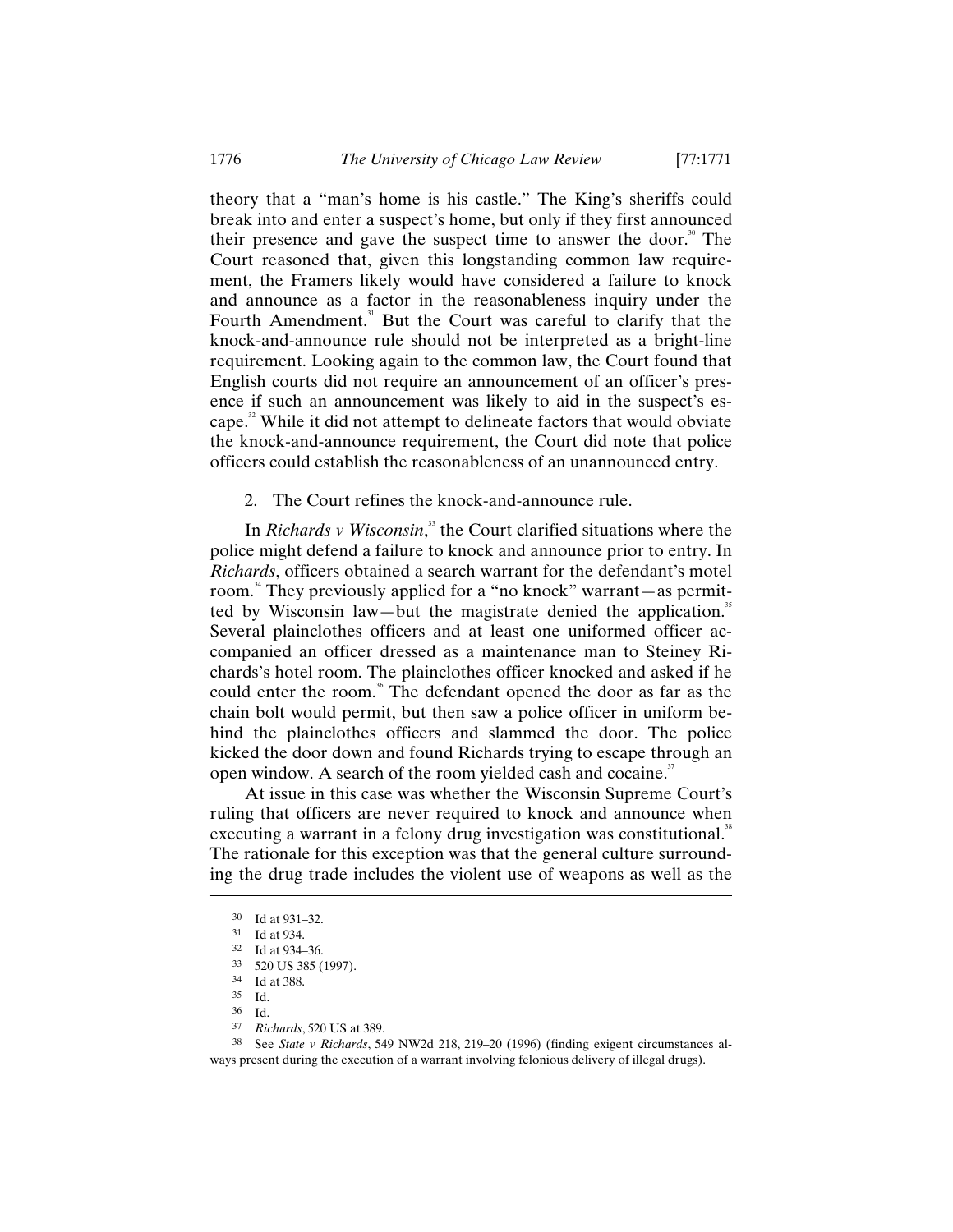routine destruction of drugs to evade authorities.<sup>39</sup> The Court found this rationale unconvincing, because it overgeneralized all felony drug crimes as dangerous and effectively circumvented the knock-andannounce rule. 40

But while the Court struck down Wisconsin's blanket exception to the knock-and-announce rule, it nonetheless held that police officers could suspend the rule when they had a reasonable suspicion that knocking and announcing their presence would either be "dangerous or futile" or where it would "inhibit the effective investigation of the crime."41 This standard of reasonable suspicion is less onerous than the probable cause standard in the Fourth Amendment, but the Court reasoned that a standard of reasonable suspicion struck the appropriate balance between the privacy interests at stake and effective law enforcement practices.<sup>42</sup> The Court noted that the reasonableness of a police officer's decision to forgo the knock-and-announce requirement must be evaluated at the time of entrance into the dwelling.<sup>43</sup> The Court reasoned that while it may be preferable to demonstrate to a magistrate ahead of time the probable cause supporting a no-knock warrant, this was not always practicable, and a decision by a magistrate not to grant a no-knock warrant was not a per se bar on knocking without announcing.<sup>44</sup>

In *United States v Banks*,<sup>45</sup> the Court emphasized the need for a case-by-case determination of how long police officers must wait after knocking and announcing before they are permitted to break down the door.<sup>46</sup> In *Banks*, officers executing a search warrant on the defendant's apartment knocked and announced their presence.<sup>47</sup> They waited about fifteen to twenty seconds before breaking down the door. The defendant had been in the shower and claimed to be utterly

<sup>39</sup> Id at 225–26. The Wisconsin Supreme Court reasoned that the violation of privacy involved in a no-knock exception is minimal because the resident would ultimately be unable to refuse police entry. See *Richards*, 520 US at 393 n 5 (rejecting this argument).

<sup>40</sup> *Richards*, 520 US at 393–94 (pointing out that if per se exceptions to the knock-andannounce rule were allowed in every circumstance where there might be danger to officers or destruction of evidence, the knock-and-announce rule would be meaningless).

<sup>41</sup> Id at 394.

<sup>42</sup> Id.

<sup>43</sup> Although the officers in *Richards* had originally been denied a no-knock warrant by the magistrate, the Court found this to be immaterial, as it merely demonstrated that when they appeared before the magistrate, the officers were unable to demonstrate probable cause for such a warrant. This did not preclude them from making a reasonable assessment of the situation once they tried to execute the search warrant and found Richards to be noncompliant. Id at 395.

<sup>44</sup> *Richards*, 520 US at 395–96 & n 7. 45 540 US 31 (2003).

<sup>46</sup> Id at 41.

<sup>47</sup> Id at 33.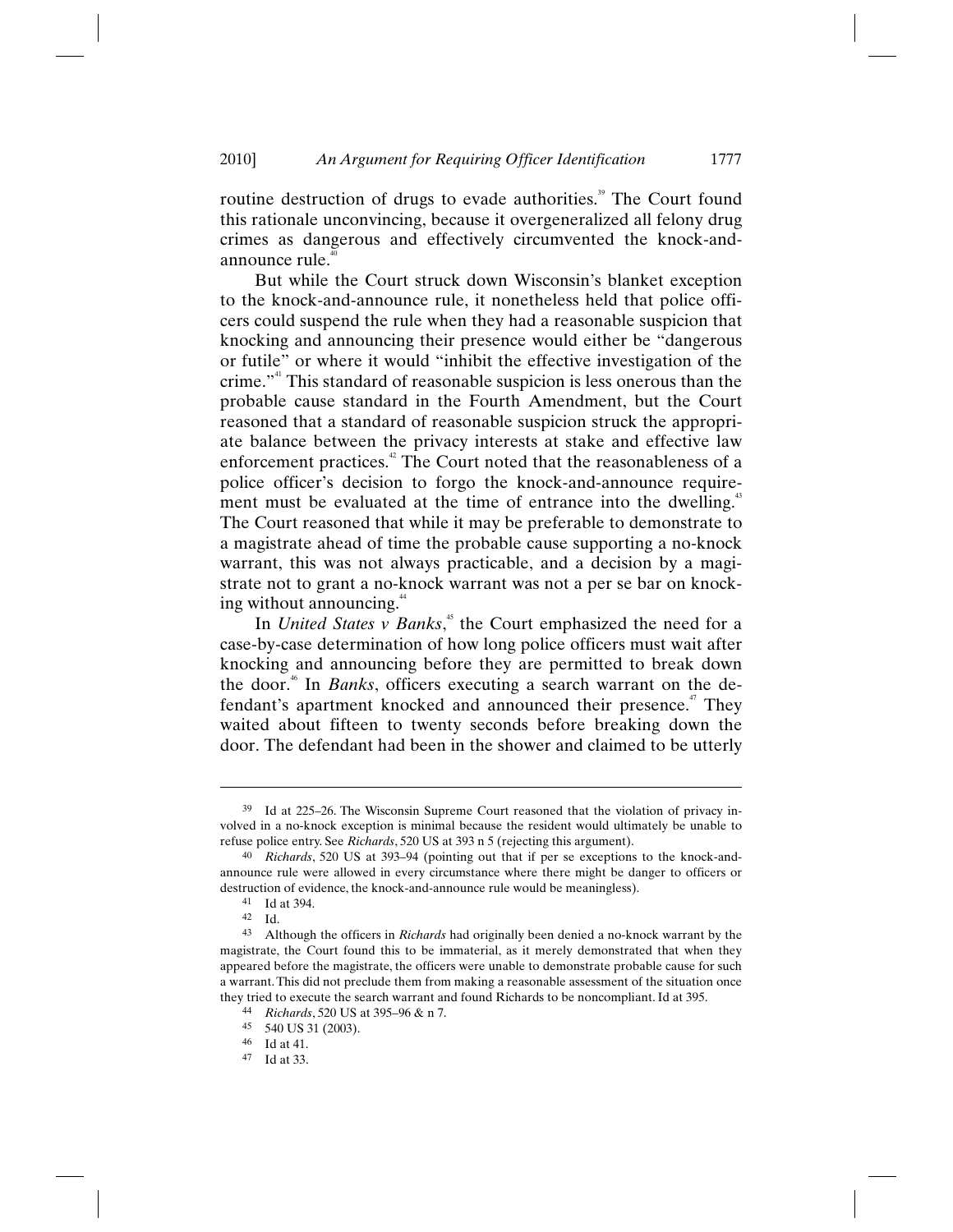surprised by their entry as he had not heard their knock.<sup>48</sup> The Court held that "[a]bsent exigency, the police must knock and receive an actual refusal or wait out the time necessary to infer one."<sup>49</sup>

Ultimately, the issue of how long to wait before breaking a door down is one that must be decided on a case-by-case basis by the lower courts. The Court noted that the situation could change drastically from one case to another—police seeking a stolen grand piano may very well be able to spend more time waiting for an answer than police seeking evidence that can easily be destroyed (such as cocaine powder).<sup>50</sup> The Court rejected the argument that the time police officers must wait before entering should be judged based on the time it would reasonably take for an occupant to reach the door to answer it—especially when the evidence sought is, like drugs, easily disposable.<sup>51</sup>

# 3. The knock-and-announce rule is severely limited in *Hudson v Michigan*.

Recently, however, the Court curtailed the use of the knock-andannounce rule in a 5-4 decision. In *Hudson*, the police obtained a warrant to search the house of Booker Hudson.<sup>52</sup> Upon arriving at his home, they announced their presence, then waited approximately three to five seconds before opening his door and entering his house.<sup>53</sup> The subsequent search revealed large quantities of cocaine, as well as a loaded gun in the chair in which Hudson was sitting.<sup>54</sup> Writing for the majority, Justice Antonin Scalia articulated three interests protected by the knock-and-announce rule: the protection of life and limb, the protection of property, and the protection of privacy and dignity.<sup>55</sup>

Justice Scalia pointed out that the first of these interests protection of life and limb—is implicated in the knock-and-announce context because individuals typically are very protective of their homes.<sup>56</sup> An unannounced entry is likely to provoke a violent selfdefensive reaction—a fact that, in connection with a legal search, could threaten an officer's life. Justice Scalia also pointed out that the protection of property is implicated in the knock-and-announce rule

 $\overline{a}$ 

53 Id.

<sup>48</sup> Id.

<sup>49</sup> *Banks*, 540 US at 43.

<sup>50</sup> Id at 41–42.

<sup>51</sup> Id at 40 (pointing out that because of the variation in house size, it would be nearly impossible for police to judge reasonable transit time, particularly when there is a high risk of destruction of evidence).

<sup>52 547</sup> US at 588.

<sup>54</sup> Id.

<sup>55</sup> Id at 594.

<sup>56</sup> *Hudson*, 547 US at 594.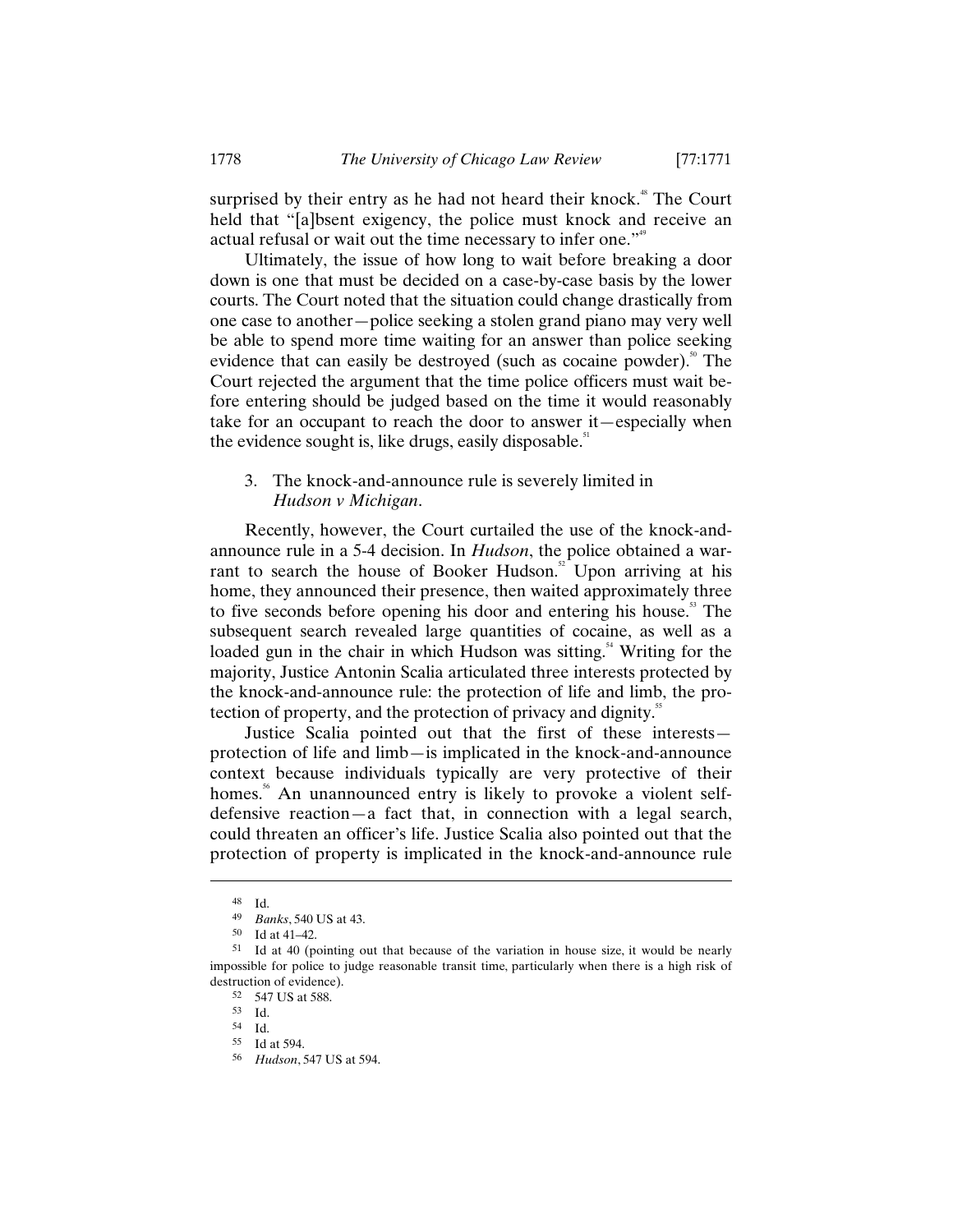because the common law expressly gave individuals the chance to comply with the law in order to avoid damage to suspects' houses.<sup>57</sup> Finally, Justice Scalia pointed out that if an officer does not announce his presence, a suspect can be caught in an undignified and embarrassing state, thus implicating her privacy interests. 58 During the brief period between an officer knocking and entering the home, individuals are able to dress appropriately or pull themselves out of bed to prepare for an encounter with the law. While the knock-and-announce rule can be said to protect all three of these vital interests, Justice Scalia reasoned that it certainly does not protect one's interest in destroying evidence described in a warrant.<sup>59</sup> Justice Scalia pointed out that although the exclusionary rule need not apply for knock-andannounce violations, potential plaintiffs would still have a remedy for civil damages under § 1983. 60

\* \* \*

In summary, officers must generally knock and announce their presence prior to breaking down a door. In some situations, such as where the officer has a reasonable suspicion that the defendant is dangerous, or where the evidence is likely to be disposed of, the officer may forgo the knock-and-announce requirement. This rule protects vital interests in property, life and limb, and privacy. The required wait time after knocking and announcing should be reviewed on a case-by-case basis and may be different for different types of crimes.

## II. *WILSON* AND THE "FAILURE TO IDENTIFY"

Recently, courts have confronted the question of whether the knock-and-announce rule articulated in *Wilson v Arkansas* and its progeny should extend to cases where police officers (usually dressed in plain clothes) do not identify themselves as police officers before arresting a suspect. Proponents of extending *Wilson* argue for a rule similar to knock and announce, where an officer who fails to identify himself when conducting an arrest would be civilly liable for constitutional violations.<sup>61</sup>

<sup>57</sup> Id.

<sup>58</sup> Id.

<sup>59</sup> Id.

<sup>60</sup> *Hudson*, 547 US at 597.

<sup>61</sup> It is important to note that suspects are not "seized" per the Fourth Amendment until officers either physically lay hands on the suspect or the suspect submits to their authority. See *California v Hodari D.*, 499 US 621, 626 (1991). Like the knock-and-announce rule, however, a rule requiring officers to identify themselves would help guard against a *subsequent* unreasonable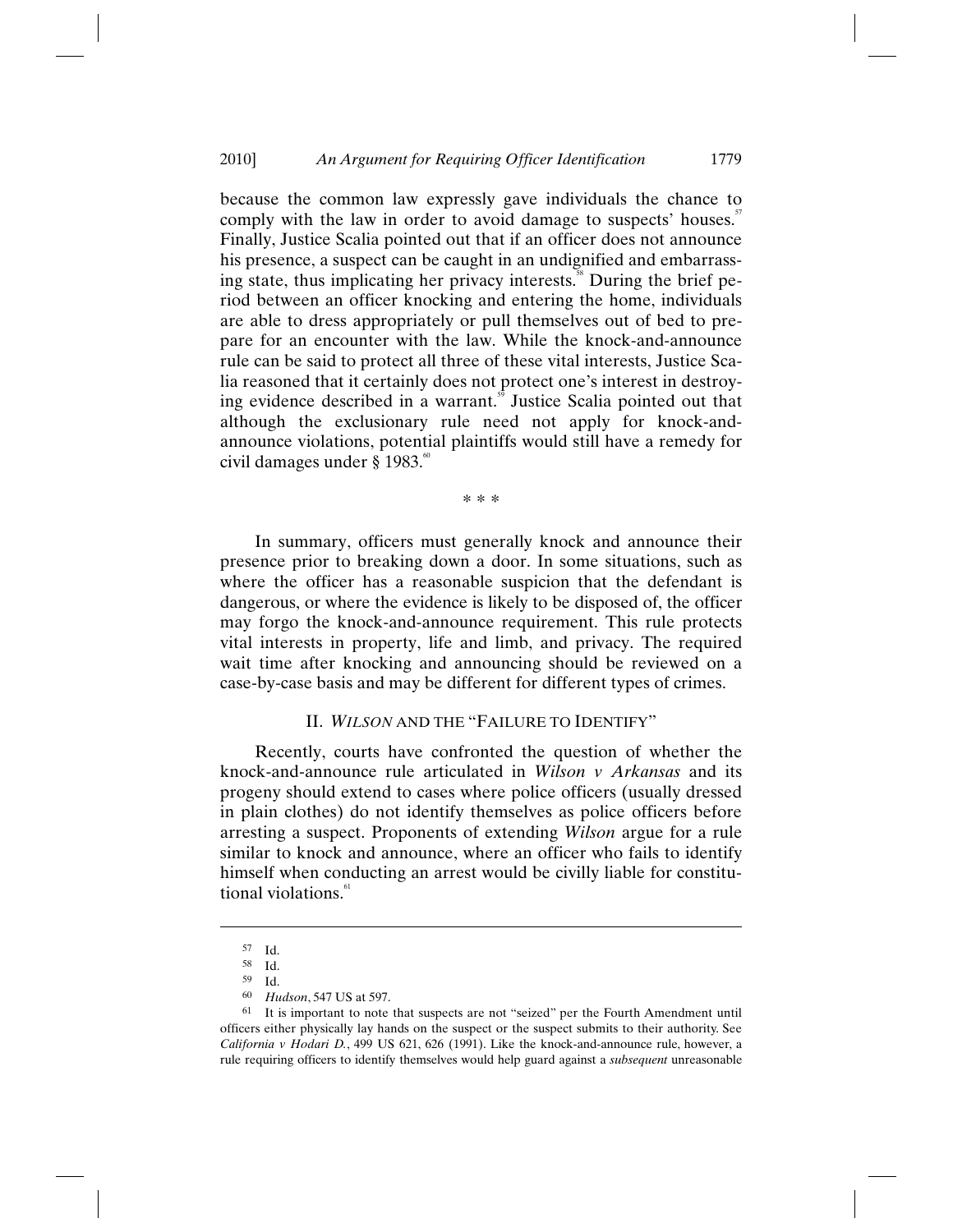This Part surveys cases in which plaintiffs have argued for a rule requiring officers to identify themselves. Thus far, no circuit court has extended the knock-and-announce rule in *Wilson*, while only one of the three district courts to touch on this issue has done so explicitly.

## A. Circuit Courts Have Been Reluctant to Extend *Wilson*

The First Circuit was the first to consider whether to extend the knock-and-announce rule to situations where an officer fails to identify himself.<sup>2</sup> The plainclothes police officers in this case had obtained an arrest warrant for Philip St. Hilaire. The police knew that St. Hilaire was dangerous and probably armed.<sup>63</sup> Prior to attempting to arrest him, the officers conferred and decided that the best way to proceed was to make sure that St. Hilaire understood that they were police officers, as he had dealt with the police several times before and had always been compliant.<sup>64</sup> When the officers arrived at St. Hilaire's place of work, they found that he was already leaving and heading for his car.<sup>65</sup> They then decided to execute the warrant.<sup>66</sup> The plainclothes officers ran at his car with their guns drawn. St. Hilaire saw them, reached for his own weapon—and was shot in the neck.<sup>67</sup> The officers claimed to have yelled that they were police as they ran at his car, but St. Hilaire and several bystanders disputed this assertion.<sup>68</sup> When they reached the car, St. Hilaire, bleeding from his neck, said: "I didn't know you guys were the cops. Why didn't he identify himself? Why didn't he say he was a  $\text{cop?}^{\prime\prime\prime\prime}$  St. Hilaire repeated these questions to

seizure by putting the suspect on notice that she is encountering the law and affording her a chance to comply.

<sup>62</sup> The two cases discussed in this Part fell on either side of the Court's rulings in *Wilson v Layne*, 536 US 603 (1999), and *Pearson v Callahan*, 129 S Ct 808 (2009). *St. Hilaire v City of Laconia*, 71 F3d 20 (1st Cir 1995), was decided prior to the Court's requirement in *Layne* that circuit courts first decide whether a constitutional right has been violated and only then move on to whether the right was clearly established when deciding qualified immunity. Before *Layne*, courts were allowed to proceed with the qualified immunity analysis as they saw fit. *Catlin v City of Wheaton*, 574 F3d 361 (7th Cir 2009), meanwhile, was decided *after* the Court's ruling in *Pearson* that overruled *Layne* and returned the order of the qualified immunity analysis to the district court's discretion. Thus, while it may appear that the First and Seventh Circuits misapplied the qualified immunity analysis, the decisions are reflective of the fluctuating tests laid down by the Supreme Court.

<sup>63</sup> *St. Hilaire*, 71 F3d at 22 (noting that the police had information that St. Hilaire possibly carried or possessed a .357 caliber revolver, a .25 caliber semiautomatic pistol, a shotgun, and a crossbow).

<sup>64</sup> Id at 22–23.

<sup>65</sup> Id at 23.

 $\begin{matrix} 66 & \text{Id.} \\ 67 & \text{St.} \end{matrix}$ 

<sup>67</sup> *St. Hilaire*, 71 F3d at 23.

<sup>68</sup> Id (summarizing the officers' individual testimony that they had identified themselves but noting that a motorist eyewitness testified that he just heard "Freeze").

<sup>69</sup> Id.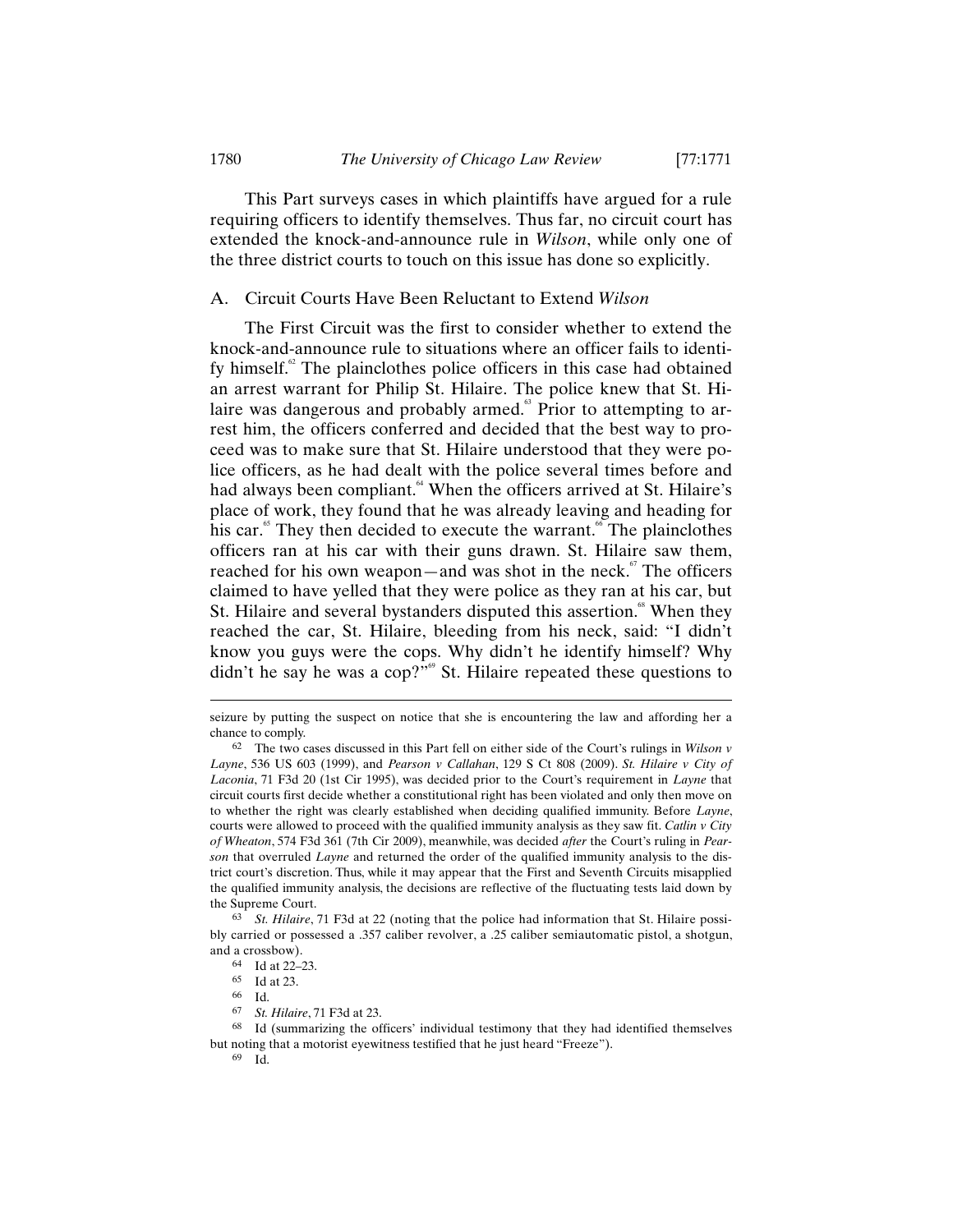hospital workers and his wife.<sup> $\degree$ </sup> He was paralyzed from the neck down as a result of his injuries and subsequently died from complications.

The First Circuit did not foreclose extending *Wilson* but nevertheless dismissed the plaintiff's § 1983 suit through qualified immunity. The court noted that *Wilson* had not been decided at the time of the incident<sup> $n$ </sup> and that the identification requirement needed to have been clearly rooted in Fourth Amendment jurisprudence at the time of the shooting for the plaintiff to prevail.<sup> $n$ </sup> Thus, while not ruling out the possibility of *Wilson*'s future extension, the court dismissed the case, holding that qualified immunity applied because the law was not clear at the time of the shooting.<sup>73</sup>

The most recent circuit court to address this issue was the Seventh Circuit in *Catlin v City of Wheaton*. 74 The case was a § 1983 suit brought against two police officers for a violation of the plaintiff's Fourth Amendment rights. The police officers sued in this case were conducting a manhunt for a suspect as part of a drug sting operation.<sup>3</sup> The suspect was known to be armed and highly dangerous and had previously threatened police officers with violent force.<sup> $\kappa$ </sup> While searching for the suspect, the officers (dressed in plain clothes) saw Jonathan Catlin leaving the parking lot of a Red Roof Inn where the suspect was thought to be staying.<sup>"</sup> Catlin substantially resembled the suspect and was driving a motorcycle. The police officers pulled up behind Catlin at a red light, exited their car, and tackled Catlin off of his motorcycle.<sup>78</sup> At no point did they identify themselves as police officers.<sup>79</sup> Catlin, believing he was under attack by criminals, fought back, broke away, and began running. 80 The officers tackled him again and handcuffed him. Only after Catlin was handcuffed did the police identify themselves. After about

<sup>70</sup> Id.

<sup>71</sup> *St. Hilaire*, 71 F3d at 23 (noting that the incident occurred in 1990 while *Wilson* was decided in 1995).

 $^{72}$  Id at 23–24.<br> $^{73}$  Id at 27–28

Id at 27–28.

<sup>74 574</sup> F3d 361 (7th Cir 2009). Because the issue on appeal was whether to uphold summary judgment against the plaintiff, the Seventh Circuit accepted the plaintiff's version of the facts as true. See id at 364.

<sup>75</sup> Id at 363.

 $\frac{76}{77}$  Id.

Id at 363–64.

<sup>78</sup> *Catlin*, 574 F3d at 364.

<sup>79</sup> Id at 364 n 2 (expressing some reservation about this factual description because Catlin admitted that the defendants were wearing police badges and that he heard them refer to themselves as police officers).

<sup>80</sup> Id at 364.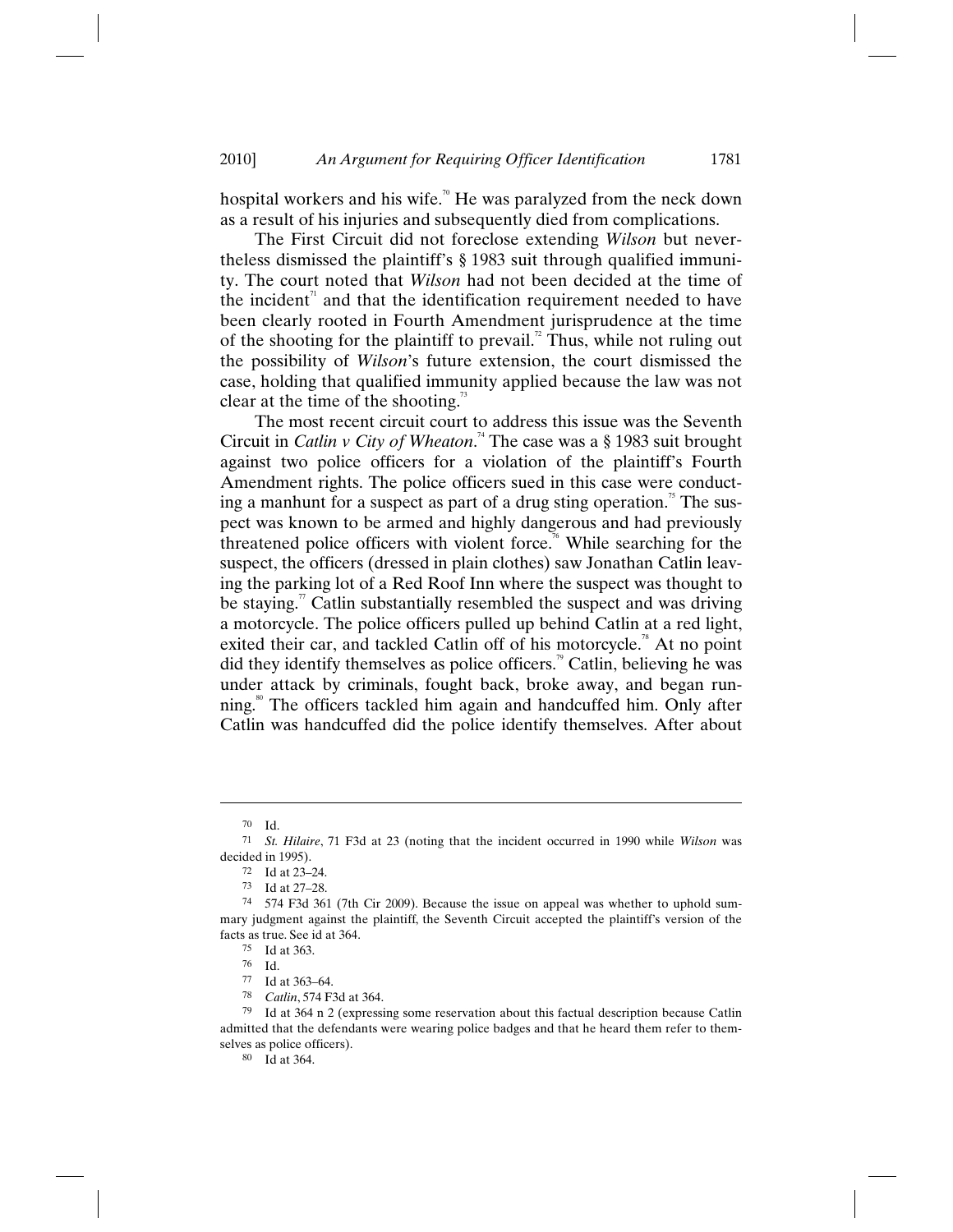twenty minutes, they realized their mistake and released him.<sup>81</sup> The altercation damaged Catlin's motorcycle.<sup>82</sup>

The Seventh Circuit distinguished between the officers' initial failure to identify and their failure to identify themselves after they tackled Catlin from his motorcycle.<sup>83</sup> The court postulated that "there was nothing unreasonable about the defendants' initial failure to identify themselves."<sup>44</sup> The police had a reasonable belief that Catlin was armed and likely to violently resist arrest. The element of surprise was crucial in apprehending him. In addition, the officers were authorized to execute an arrest warrant against a suspect fitting Catlin's description. But the court characterized the continuing failure to identify once Catlin was removed from his motorcycle as "problematic."<sup>85</sup> Thus, it was the execution of the seizure that posed possible Fourth Amendment concerns.

But while this failure to identify was "problematic," the court concluded that it was not firmly established that *Wilson* was applicable to this set of facts.<sup>86</sup> The court pointed out that it was aware of no other circuit court to have extended *Wilson* and that the district courts were divided on the issue.<sup>87</sup> Because the law had not clearly been established at the time of the incident, the Seventh Circuit ruled that qualified immunity applied and affirmed the district court's dismissal.<sup>88</sup>

B. District Courts Appear Divided over Whether to Extend *Wilson*

District courts have been surprisingly silent on the issue of whether to extend *Wilson*. The only court squarely to address the possible extension of *Wilson* was the Western District of Missouri. In *Johnson v*  Grob,<sup>®</sup> police officers in plain clothes set up a roadblock to capture Toni Johnson.<sup>®</sup> When Johnson arrived at the roadblock, the police officers did not identify themselves. Upon seeing the plainclothes officers blocking the road with guns drawn, Johnson panicked and tried to reverse her car in an attempt to flee.<sup>91</sup> Her car crashed into another car and flipped over. $\overset{2}{\sim}$  A police officer pulled her from the car and handcuffed her.

 $\overline{a}$ 

88 Id at 369–70.

89 928 F Supp 889 (WD Mo 1996).

<sup>81</sup> Id.

<sup>82</sup> *Catlin*, 574 F3d at 364.

<sup>83</sup> Id at 368.

<sup>84</sup> Id.

<sup>85</sup> Id.

<sup>86</sup> *Catlin*, 574 F3d at 368–69.

<sup>87</sup> Id at 369 ("[E]ven if the defendants had consulted a casebook prior to formulating their plans, they still would not have had fair notice.").

<sup>90</sup> Id at 894.

<sup>91</sup> Id at 895.

<sup>92</sup> Id.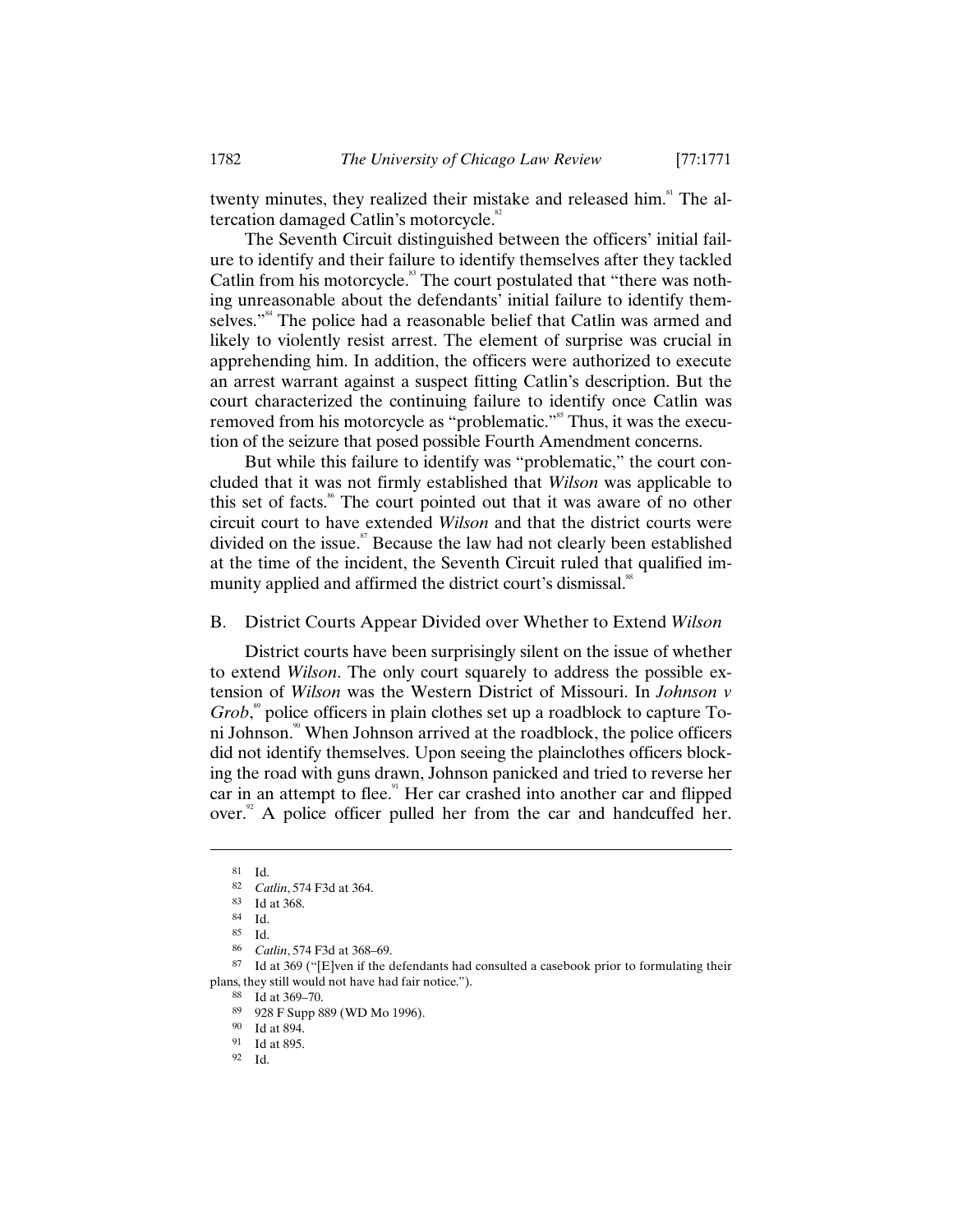Johnson sustained cuts, bruises, and other physical injuries as well as posttraumatic stress disorder as a result of the altercation.<sup>33</sup>

The district court held that the test for a proper show of authority is "not whether the citizen perceived that he was being ordered to restrict his movement, but whether the officer's words and actions would have conveyed that to a reasonable person."<sup>4</sup> The court reasoned that "it would be foolish to require citizens to assume that armed assailants are law enforcement officers rather than malicious hooligans"; $\degree$  most citizens will comply with law enforcement once the officers are identified as such. When the officers did not identify themselves, however, fight or flight are both reasonable and foreseeable reactions when the person is confronted by unidentified persons brandishing weapons. Johnson argued that she would not have tried to flee from the police roadblock if the officers had identified themselves. The fact that the officers did not identify themselves led Johnson to flee the scene, just as she would have had the officers been carjackers."

The court pointed out that *Wilson* rests on precisely this assumption: individuals are more likely than not to comply with police officers. Any time law enforcement officers use their authority to coerce a search or seizure, there are risks to personal safety and property.<sup>8</sup> When citizens flee or fight unidentified police officers, these reactions can result in injury to the police officers effecting an arrest, to the suspect, or to third parties present at the scene.<sup>99</sup> With this in mind, the court held that seizures can be unreasonable under the Fourth Amendment when the arresting officer does not show or declare his authority.<sup>100</sup> The court was careful, however, to hold that a failure to identify is not unreasonable per se; it is simply one factor in the mix of factors considered in the Fourth Amendment's general reasonableness inquiry. 101 Despite finding a constitutional violation by interpreting *Wilson* to extend to failures to identify, the court granted the police qualified immunity because the law was not firmly established.<sup>102</sup>

<sup>93</sup> *Johnson*, 928 F Supp at 895.

<sup>94</sup> Id at 898 ("Implicit in this definition is the requirement that the officers reasonably convey that the officers have legal authority to order compliance.").

<sup>95</sup> Id at 900.

<sup>96</sup> Id.

<sup>97</sup> *Johnson*, 928 F Supp at 904–05.

<sup>98</sup> Id at 905 (noting that *Wilson* could not be distinguished on the basis that it occurred within a home).

<sup>99</sup> Id at 906.

<sup>100</sup> Id (noting that fight and flight responses are best avoided whenever possible).

<sup>101</sup> *Johnson*, 928 F Supp at 906 (listing factors such as the officer's need for quick action, the severity of the crime, the threat of the suspect to others' safety, and whether the suspect was resisting arrest or attempting to flee).

<sup>102</sup> Id at 909.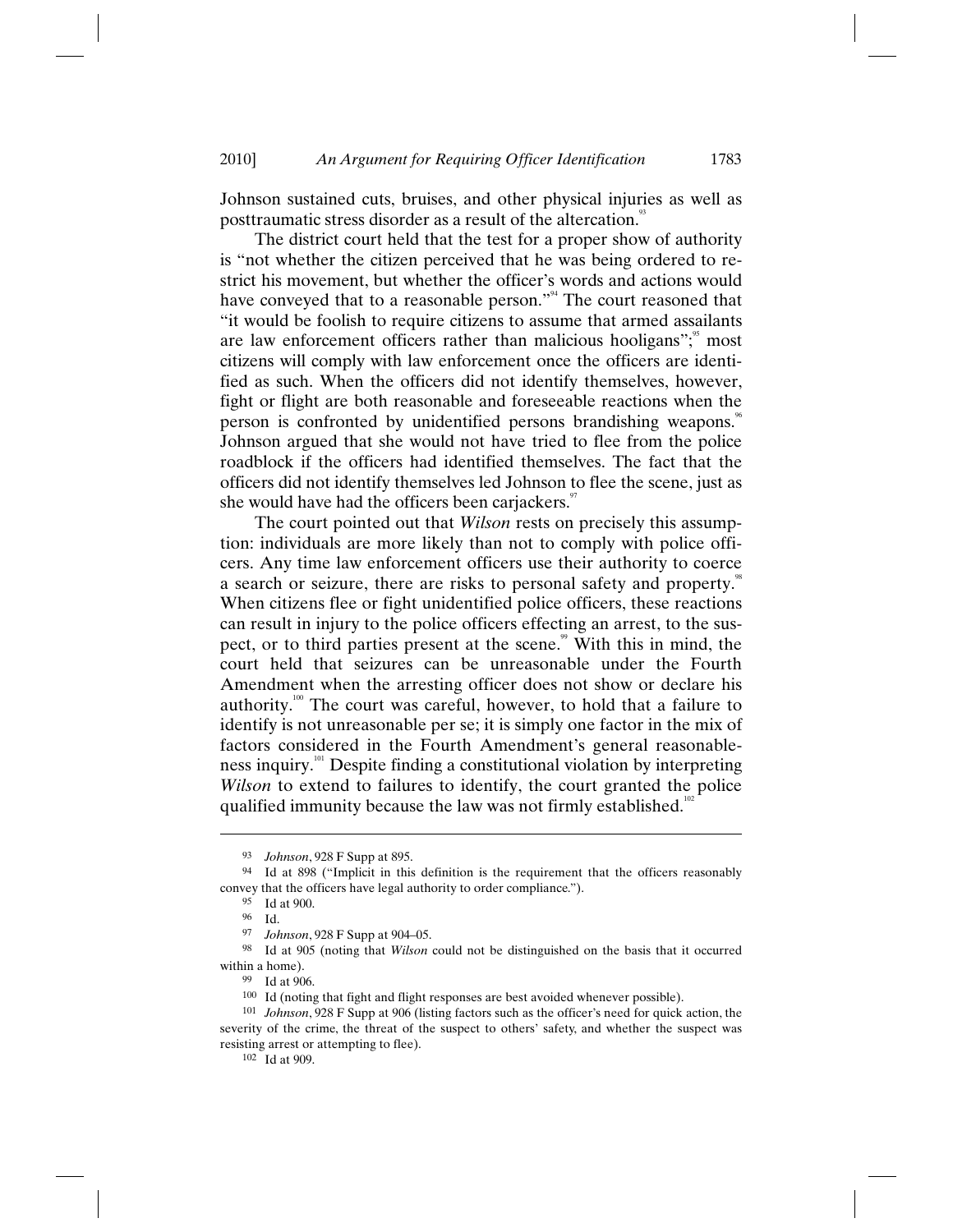The District of Kansas has granted relief in a similar situation. In *Newell v City of Salina*,<sup>103</sup> the plaintiff was walking around her suburban neighborhood at night engaged in an idiosyncratic arm-exercise routine.<sup>104</sup> An officer saw her walking across a deserted street, suspected that she might be intoxicated, and approached her from behind and told her to stop.<sup>106</sup> The plaintiff replied, "No," and began walking toward a lit porch. At this point, the officer grabbed her from behind.<sup>106</sup> The plaintiff broke his hold and continued walking toward the lit porch.<sup>107</sup> A second officer then tackled her to the ground and handcuffed her. 108 Only once the plaintiff was placed into the officers' vehicle did she realize that they were police officers. As a result of the altercation, the plaintiff suffered multiple bruises and claimed that the episode exacerbated a preexisting panic attack condition.<sup>109</sup> The court held that "[i]t would have been objectively reasonable for the officers to have identified themselves as such, prior to using any degree of force to effect the plaintiff's arrest."<sup>110</sup> Furthermore, the court held that it may very well have been objectively unreasonable for police to use an arm bar to subdue a person suspected of intoxication, at night, without identifying themselves. The court allowed this case to proceed to a jury to adjudicate whether the officers' use of force was reasonable.<sup>111</sup>

A possible distinction between this case and the other cases that have been considered thus far is that the officer in *Newell* was in full uniform, not plain clothes. But the incident took place at night and the officer approached from behind, so it is logical to assume that the plaintiff did not know she was dealing with a police officer.<sup>112</sup>

\* \* \*

Only two circuits have addressed whether there is a constitutional duty of officer identification. The First Circuit found itself unable to consider the application of *Wilson* because the events at issue had

<sup>103 276</sup> F Supp 2d 1148 (D Kan 2003).

<sup>104</sup> Id at 1151 (explaining the plaintiff's arm exercise routine as consisting of "pumping her arms to her side 16 times, then circling her arms forward 16 times, circling her arms backwards 16 times, then raising her hands until they touched above her head and then back down to her side four times," repeating this motion as she walked).

<sup>105</sup> Id.

<sup>106</sup> Id.

<sup>107</sup> *Newell*, 276 F Supp 2d at 1151.

<sup>108</sup> Id at 1152.

<sup>109</sup> Id. 110 Id at 1154.

<sup>111</sup> *Newell*, 276 F Supp 2d at 1155.

<sup>112</sup> See id at 1153–54 (noting that the plaintiff's stated intent was to evade the assault of a stranger, not to evade the police).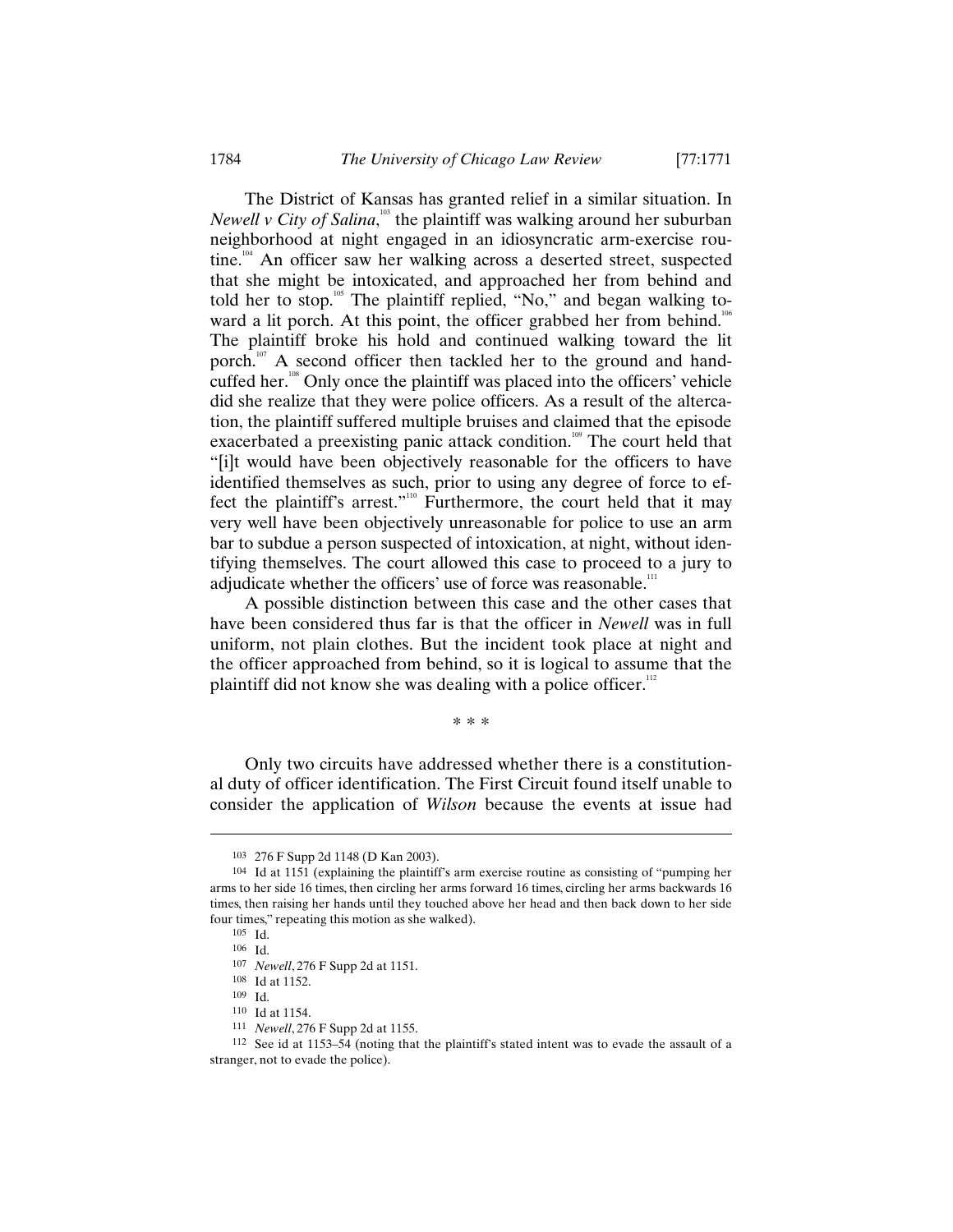taken place prior to the issuance of that decision. The Seventh Circuit, meanwhile, was unwilling to be the first court of appeals to analyze fully the constitutionality of the failure to identify. Only one district court has directly addressed the issue, and it has found that *Wilson* does extend. The court in *Newell* did not dismiss the claim and left it for a jury to consider whether the officer's actions were reasonable.

# III. COURTS SHOULD ADOPT A RULE REQUIRING OFFICERS TO IDENTIFY THEMSELVES IN MOST CIRCUMSTANCES

While no one disputes that the police had probable cause to conduct the above seizures, whether they were executed unreasonably under the Fourth Amendment remains unclear. Part III.A argues that the logic of *Wilson* suggests that the seizures were conducted unreasonably, because the protected interests identified by Justice Scalia in *Hudson*—the protection of life, property, and privacy—are all present in the failure-to-identify context. In addition, empirical research on coercion and compliance demonstrates that individuals are more likely than not to comply with an authority's request or demand. Part III.B argues that there is no categorical bar to extending Fourth Amendment protections beyond the home and that officer safety would not be overly burdened by a rule requiring identification. Finally, Part III.C concludes by suggesting that courts should hold that the failure to identify is an unreasonable seizure that, subject to exceptions, violates the Fourth Amendment. This would allow suits to proceed past qualified immunity in order to compensate injured plaintiffs adequately.

# A. *Hudson*'s Articulated Interests Are Implicated in Instances Where an Officer Fails to Identify Himself

Writing for the majority in *Hudson*, Justice Scalia articulated in dicta three vital interests protected by the knock-and-announce rule.<sup>113</sup> The first was the protection of life and limb: an unannounced entry into a home could provoke a violent self-defensive reaction from a suspect who believed his dwelling was being assaulted unlawfully.<sup>114</sup> The second was the protection of property: at common law, the knock-and-announce rule protected suspects' homes from unnecessary damage.<sup>115</sup> The final interest was basic privacy and dignity: the knock-and-announce rule allows suspects an "opportunity to prepare themselves for" an encounter with the police.<sup>116</sup> This Part addresses

<sup>113</sup> See 547 US at 594. 114 Id.

<sup>115</sup> Id.

<sup>116</sup> Id.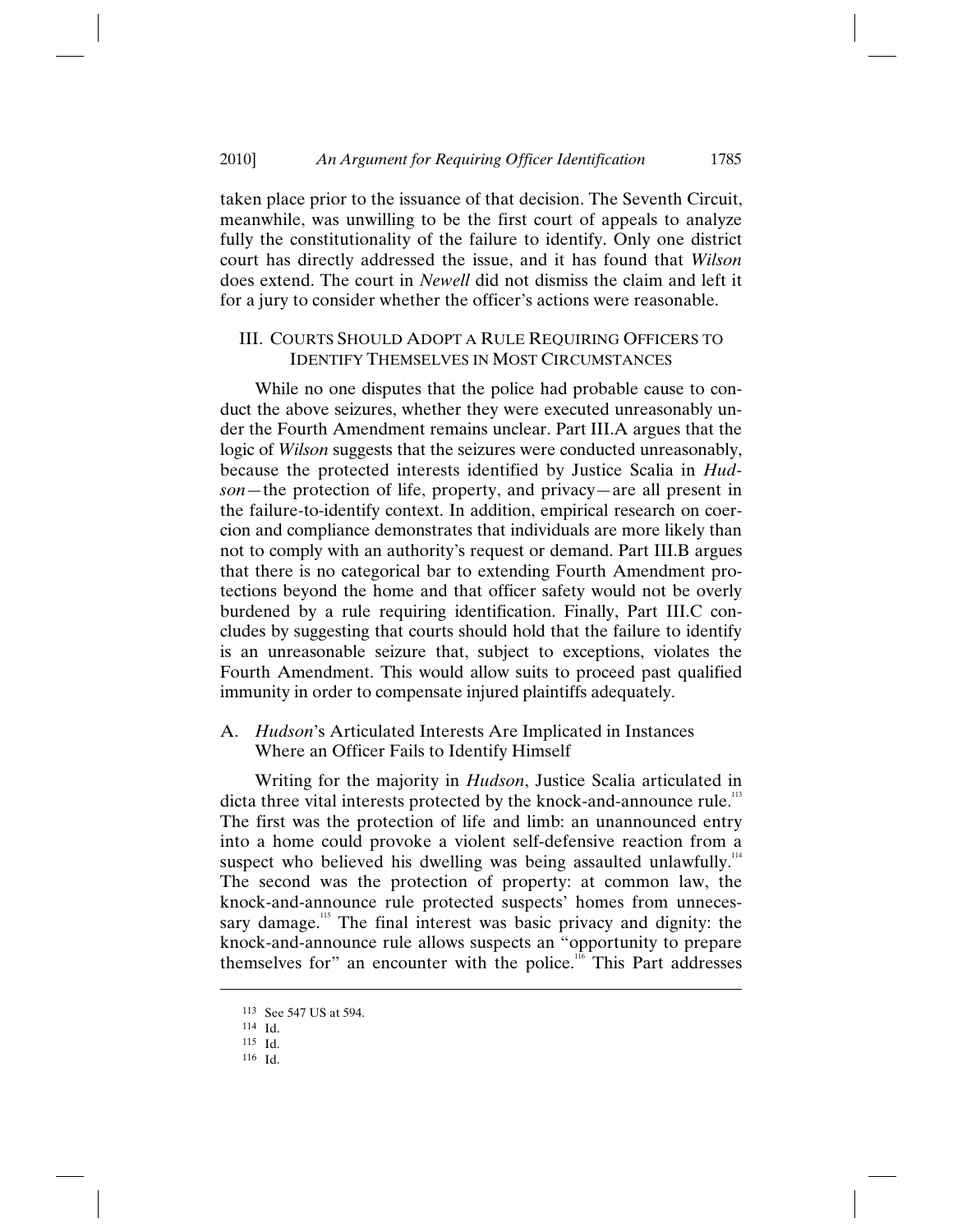these interests in turn and demonstrates that each is implicated when an officer fails to identify himself to a suspect when seizing him.

1. When officers fail to identify themselves, a suspect's confused reaction can result in injury and death.

The failure to identify has resulted in injuries ranging from the mild (abrasions) to the serious (paralysis below the neck). In *Beran v United States*,<sup>117</sup> the plaintiff was driving in front of the White House when the car in front of him began moving very slowly.<sup>118</sup> Unbeknownst to the plaintiff, the car contained two Secret Service agents.<sup>119</sup> After a series of escalating incidents of road rage, the agents pulled in front of the plaintiff and stopped abruptly, causing him to impact their car.<sup>120</sup> A Secret Service agent got out of the vehicle, grabbed the plaintiff's tie through an open window, and began punching the plaintiff in the head. $121$  The agent tried forcibly to remove the plaintiff from his car, but failed because of the plaintiff's seatbelt.<sup>122</sup> The plaintiff panicked, put his car into reverse, and dragged the agent for approximately sixty-five feet before the agent let go of the vehicle.<sup>123</sup>

It is easy to see the danger of injury in the *Beran* case. It seems reasonable to hypothesize that James Beran might have avoided angering the agents altogether had he known their identity. Not only was the plaintiff accosted and struck in the head several times by the Secret Service agent, but in reaction to the assault, the plaintiff attempted to flee the scene. A failure by an officer to disclose his identity makes it more likely that a suspect will react unpredictably, and perhaps even violently, when the officer attempts to subdue her during the arrest. When officers fail to identify themselves, not only is there an increased danger to the suspect that they are attempting to apprehend, but there is also a real physical danger to the officers themselves. In Beran's case, his flight caught the Secret Service agent on Beran's car door, causing him to be dragged for approximately sixty-five feet. It is not hard to imagine that this incident could have resulted in the serious injury, or even death, of the arresting Secret Service agent.

Indeed, such serious injury has resulted from suspects trying to flee from an unidentified officer. The plaintiff in *Gutierrez-Rodriguez v* 

<sup>117 759</sup> F Supp 886 (DDC 1991).

<sup>118</sup> Id at 888.

<sup>119</sup> Id.

<sup>120</sup> Id at 888–89 (narrating an exchange of obscenities leading up to the final collision).

<sup>121</sup> *Beran*, 759 F Supp at 889.

<sup>122</sup> Id.

<sup>123</sup> Id.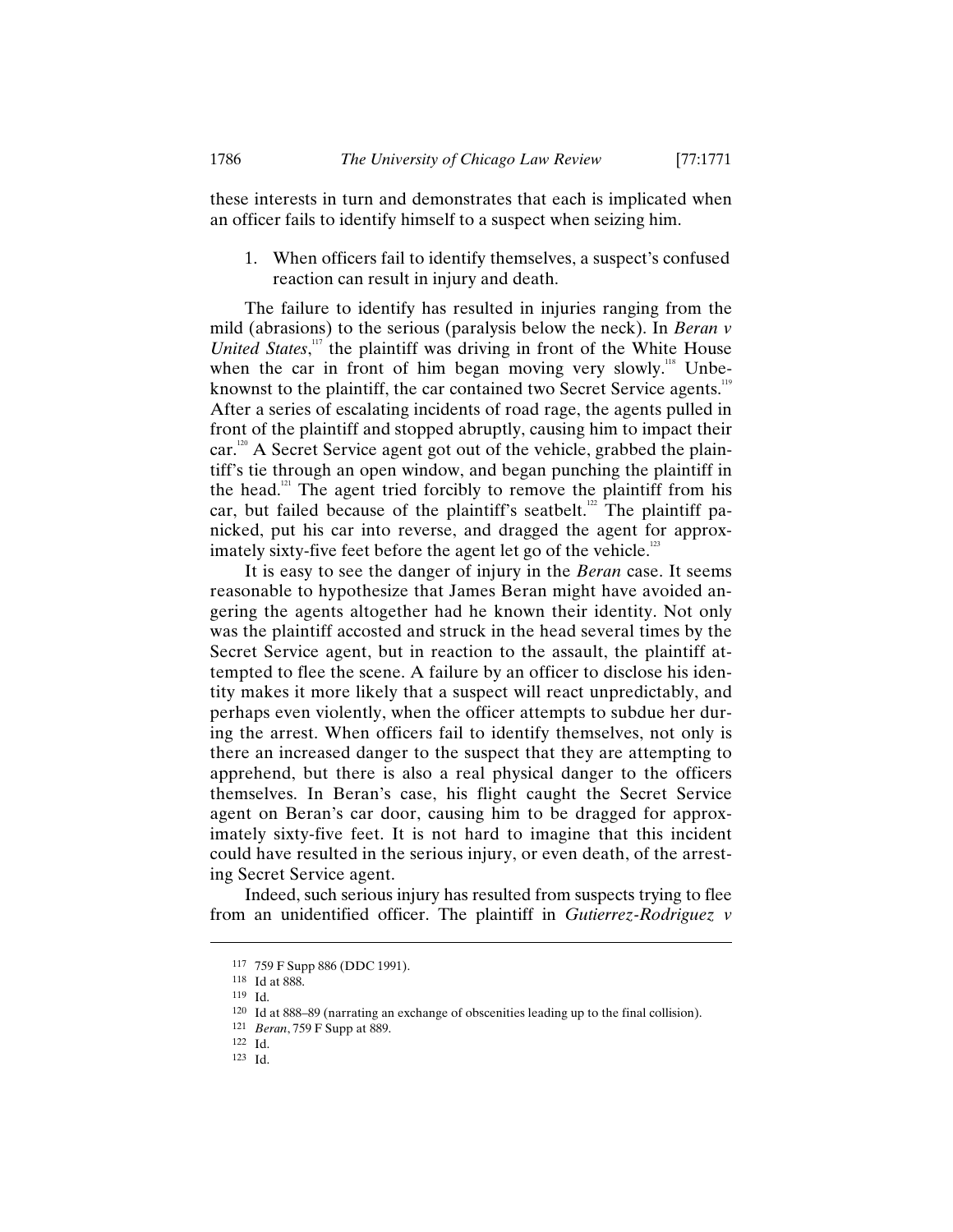*Cartagena*<sup>124</sup> was a twenty-two year old with no criminal record who, with his girlfriend, decided to park his car in a secluded spot to appreciate the lights of distant San Juan. $^{125}$  A group of undercover officers happened to be conducting preventative rounds in an effort to disrupt the local drug trade.<sup>126</sup> Upon seeing Gutierrez's car parked with its lights off, the officers exited their car and approached with their guns drawn. At no point did they identify themselves. When Gutierrez saw the unidentified officers approaching his car with their guns drawn, he started his engine and tried to drive away. $127$  The officers opened fire, and one bullet struck Gutierrez in the back, causing him to lose control of the vehicle, which flew off the road and landed in a ditch on its side.<sup>128</sup> As a result of the gunshot wound, Gutierrez was permanently paralyzed from the waist down.<sup>129</sup>

The court in *Gutierrez-Rodriguez* upheld an action under § 1983, holding that the indifference to human life exhibited by the officers rose to the level of "being deliberate, reckless, or callous."<sup>130</sup> Despite the plaintiff's success in obtaining recovery against the officers, it is hard to ignore that such recovery would not have been necessary in the first place had the officers identified themselves prior to approaching the plaintiff's vehicle with their guns drawn.<sup>131</sup>

Individuals often react to perceived attempts to deprive them of their life and property with violent self-help. 132 For example, in *Jack*son v Sauls,<sup>133</sup> a failure to identify led to a deadly shootout. After tailing the plaintiffs' car, several undercover police officers developed a suspicion that the car was stolen. $134}$  When the plaintiffs parked their

 $\overline{a}$ 

<sup>131</sup> Similar instances of injury resulting from a failure to identify have occurred in numerous other cases. See for example, *Carter v Rogers*, 805 F2d 1153, 1156 (4th Cir 1986); *Newell*, 276 F Supp 2d at 1152; *Johnson*, 928 F Supp at 894.

132 This right to violent self-help is centered around the home, where there is no duty to retreat in the common law. See D. Benjamin Barros, *Home as a Legal Concept*, 46 Santa Clara L Rev 255, 260–63 (2006) (noting that the common law permits individuals to use deadly force in their homes to repel intruders). Recently, Florida has enacted a statute expanding the right to violent self-defense to include situations where individuals are confronted with aggression in their automobiles as well as their homes. The Florida law also allows violent self-help regardless of whether the threat of force is imminent. See Fla Stat Ann § 776.012–13 (West). See also Anthony J. Sebok, *Florida's New "Stand Your Ground" Law: Why It's More Extreme Than Other States' Self-Defense Measures, and How It Got That Way*, FindLaw (May 2, 2005), online at http://writ.news.findlaw.com/sebok/20050502.html (visited Oct 9, 2010).

133 206 F3d 1156 (11th Cir 2000).

<sup>124 882</sup> F2d 553 (1st Cir 1989).

<sup>125</sup> Id at 557.

<sup>126</sup> Id. 127 Id.

<sup>128</sup> *Gutierrez-Rodriguez*, 882 F2d at 557.

 $129$  Id.<br> $130$  Id at 562.

<sup>134</sup> Id at 1160–61.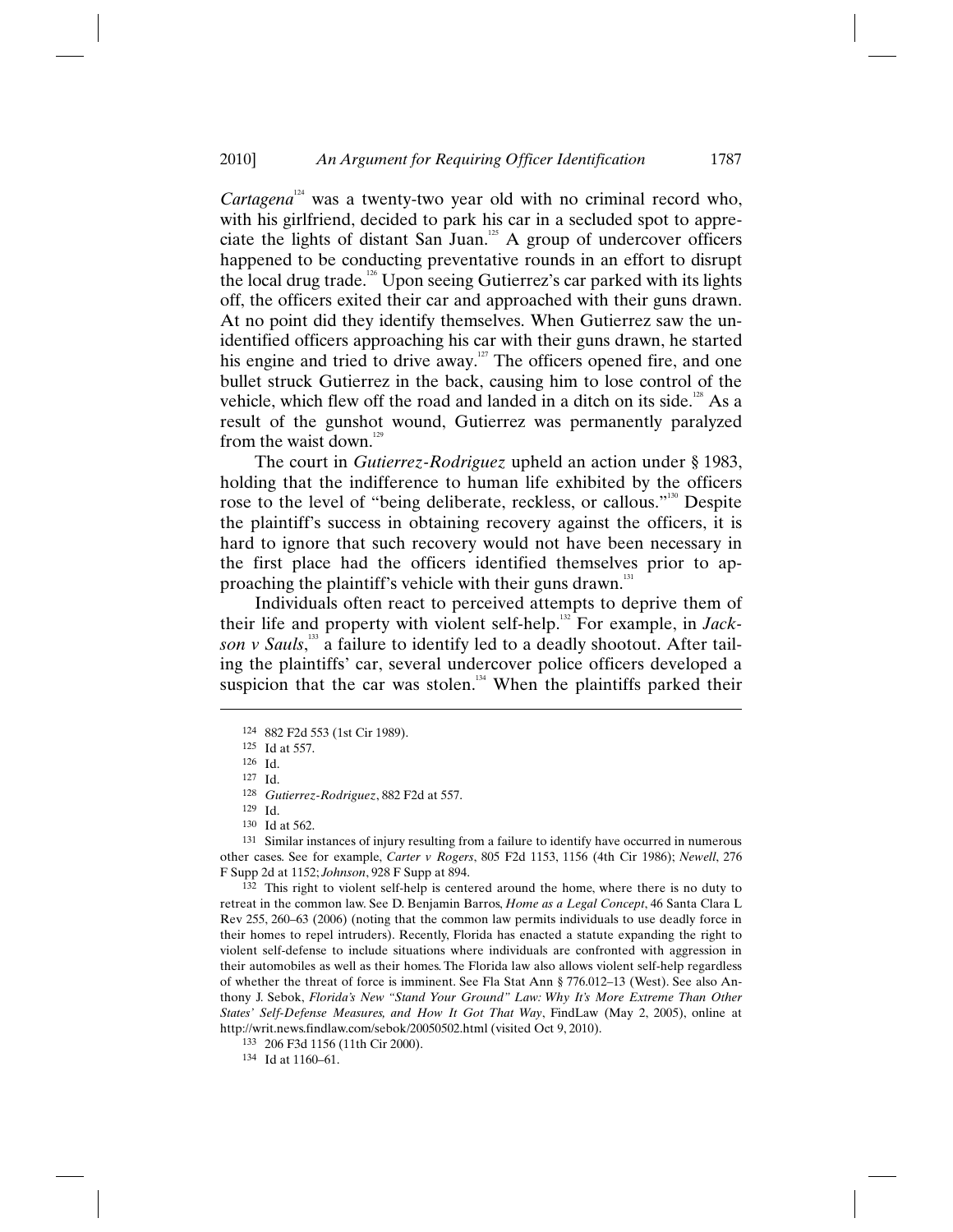car and entered a motorcycle shop, the police followed them to the store.<sup>135</sup> Later, a car crash on the street outside of the shop prompted the plaintiffs and the shop owners to run outside to see what had happened.<sup>136</sup> At that point, the undercover officers drew their weapons, yelled obscenities at the plaintiffs, and told them to get back into the shop.<sup>137</sup> At no point did the officers identify themselves as police.<sup>138</sup> Once the lead officer entered the shop, the shop owner (who was not among the plaintiffs) drew his weapon and opened fire on the officer, hitting him several times.<sup>139</sup> The other officers returned fire and killed one of the plaintiffs who was lying unarmed on the ground.<sup>140</sup>

This case demonstrates the danger when unidentified officers attempt to seize individuals. To the plaintiffs and the shop owner, the police appeared to be common criminals who were attempting to rob the motorcycle shop. Once the officer entered the shop, the shop owner exercised his common law right to defend his property by opening fire. Not only did this injure one of the arresting officers, but it also prompted a violent reaction from the police. This culminated in the death of an innocent plaintiff who was attempting to submit to the armed officers by lying on the ground. By not identifying themselves, not only did the officers endanger the plaintiffs and nearby third parties, but they also risked their own lives unnecessarily and prompted a shootout that arguably would not have taken place had they given notice to those present that they were plainclothes police.

2. In addition to the serious danger to life and limb, when officers fail to identify themselves, unnecessary damage to a suspect's property may occur.

When officers fail to identify themselves and violence becomes necessary to apprehend a suspect, damage to the suspect's property often results. In *Hudson*, Justice Scalia reiterated that an essential interest that the knock-and-announce rule protects is the preservation of a suspect's property.<sup>14</sup> This interest in property preservation was first recognized in *Wilson* when Justice Clarence Thomas pointed out that the common law abhorred the destruction of property and instead

<sup>135</sup> Id at 1161.

<sup>136</sup> Id at 1162.

<sup>137</sup> *Jackson*, 206 F3d at 1162.

<sup>138</sup> Id.

<sup>139</sup> Id.

<sup>140</sup> Id at 1173.

<sup>141 547</sup> US at 594 (noting that breaking into a house without notice would penalize individuals who would otherwise cooperate with the law). See also *Wilson*, 514 US at 931–34 (summarizing the common law history of announcement requirements).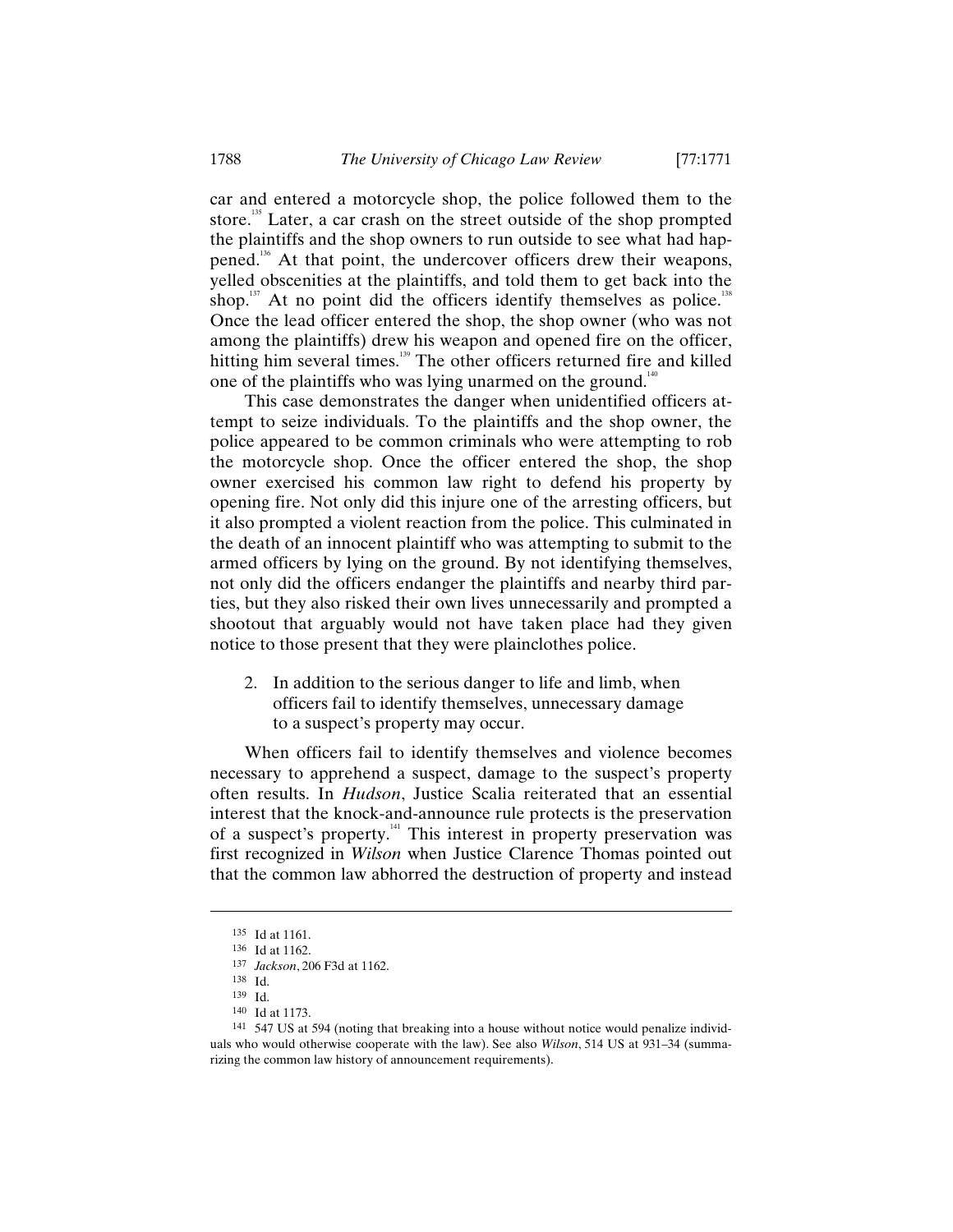sought to preserve personal property if possible.<sup>142</sup> The damage in question in a knock-and-announce case is typically only that necessary to enter a home—that is, broken windows and doors. In the failure-toidentify context, by contrast, property damage resulting from an officer's failure to identify himself often involves automobiles.

In *Agresta v Gillespie*<sup>143</sup> and *Gutierrez-Rodriguez*, for instance, the plaintiffs both suffered damage to their cars as a result of the police firing upon their vehicles.144 In *Beran*, as a result of the Secret Service agents' aggressive driving, Beran's vehicle crashed into the agents' vehicle.145 Finally, in *Johnson*, when the plaintiff attempted to flee from the unidentified officers, she crashed into their vehicle and her car flipped over.<sup>146</sup> What each of these cases demonstrates is that regardless of whether the plaintiffs reacted violently to the police, the confusion resulting from an officer's failure to identify himself can result in flight by the plaintiffs in an effort to avoid capture by an unidentified assailant. This flight can provoke violence from the police, which can in turn cause automobile accidents and damage to vehicles.

If we are to take seriously the Court's articulated interest in avoiding unnecessary damage to suspects' property in the search and seizure context, it seems reasonable to include damage to plaintiffs' vehicles under the umbrella of protected property interests. Indeed, the cost of the damage to the average car is likely to be significantly higher than the cost of damage to the average window or door. In most of the cases examined thus far, an officer's enunciation of her identity as a police officer would likely have mitigated the probability of damage. Once suspects are informed that they are dealing with the police, they must decide whether to cooperate or resist. If suspects choose resistance, subsequent damage to their vehicles may very well be necessary to complete the seizure. If the suspect complies, however, unnecessary damage to her vehicle is easily averted. By disclosing their identities in the process of effecting a seizure, police officers help suspects avoid unnecessary damage to their property by offering them the opportunity to comply with the law.

<sup>142</sup> *Wilson*, 514 US at 931–33.

<sup>143 631</sup> A2d 772 (Pa Commw Ct 1993).

<sup>144</sup> See id at 774 (describing how when fleeing in his car from unidentified police, Samuel Agresta was killed by a shotgun blast to the head); *Gutierrez-Rodriguez*, 882 F2d at 557.

<sup>145 759</sup> F Supp at 888–89.

<sup>146 928</sup> F Supp at 894–95.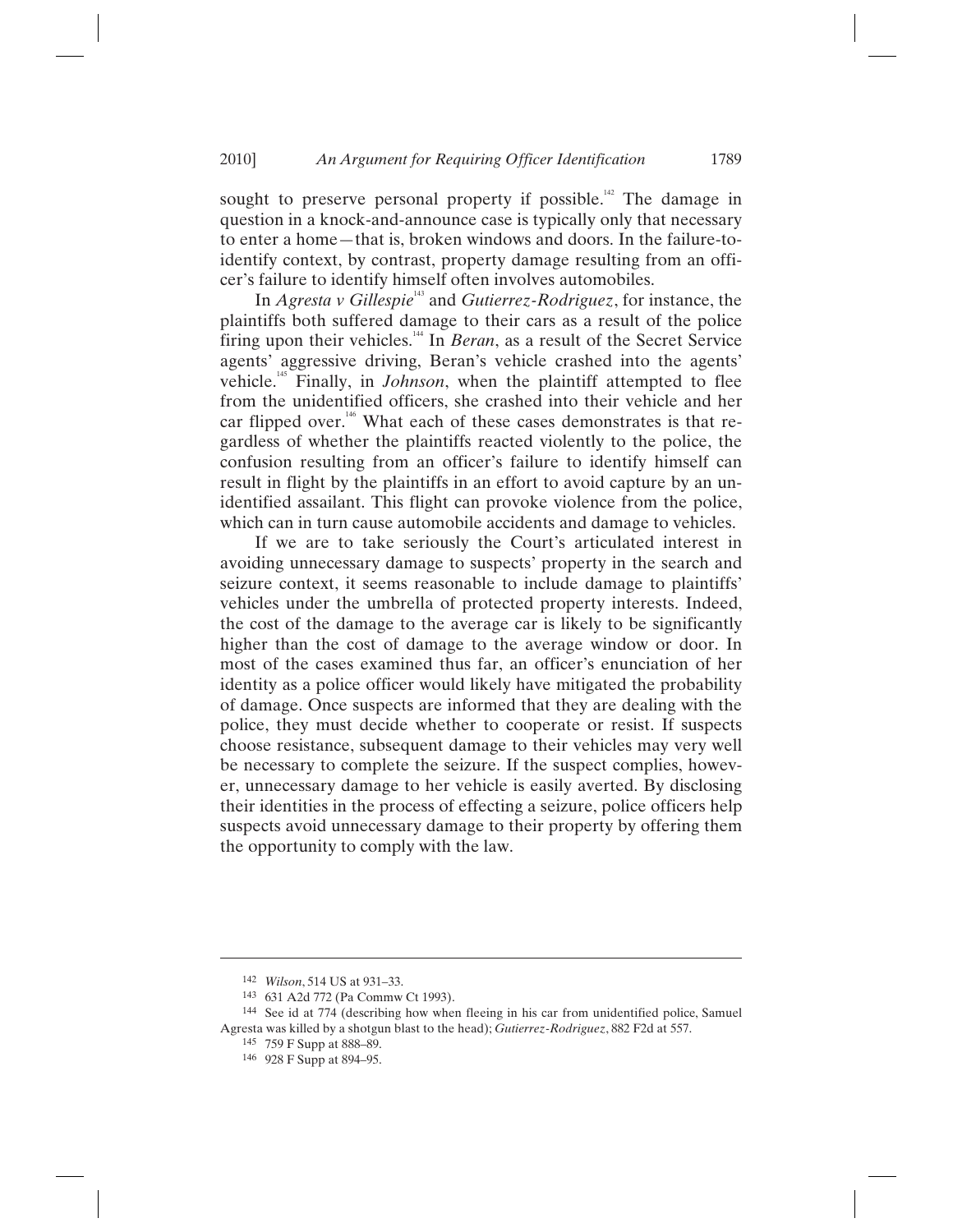3. By unexpectedly accosting suspects, an officer's failure to identify can provoke embarrassing and uncharacteristic reactions from individuals who would otherwise comply fully with law enforcement.

In *Hudson*, Justice Scalia noted that one of the reasons for the knock-and-announce rule was to allow individuals privacy and time to prepare themselves for an encounter with the law.<sup>147</sup> Justice Scalia recognized that when officers unexpectedly burst into a home, individuals can be caught in embarrassing states and that this harm can be easily avoided by requiring officers to announce their presence prior to entering. He reasoned that it was important to allow individuals the opportunity to collect themselves briefly before encountering the law.

Similarly, in the failure-to-identify context, individuals should be allowed to pull themselves together and make informed decisions about how to react to an officer's presence. When individuals are coercively drawn from relative anonymity into the public realm, it is reasonable to require police to let them know that they are dealing with the law and not criminals. By identifying themselves, police officers allow individuals the opportunity to decide on a course of action. Will they comply? Will they fight? Will they run? Many individuals would choose to comply with government action if given the choice. While the dangers to a suspect's privacy and dignity are not nearly as great in public as in the home, individuals still have an interest in maintaining the appearance and sophistication of law-abiding citizens.

B. A Rule Requiring Identification Is Not Limited to the Home and Does Not Undermine Officer Safety

This Part proceeds by addressing several arguments against a rule requiring officers to identify themselves when conducting arrests. Part III.B.1 argues that the home's special legal significance does not preclude the extension of Fourth Amendment protections beyond the home. Part III.B.2 asserts that the increased difficulty of identifying the correct suspects in the public arena suggests that officers take even *more* precautions than they do in the home. Finally, Part III.B.3 concludes by demonstrating that police officers' safety would not be undermined by a rule requiring identification, because the holding in *Richards* relaxes the proposed requirement when an officer has a reasonable suspicion that identifying himself would result in increased danger.

<sup>147 547</sup> US at 594.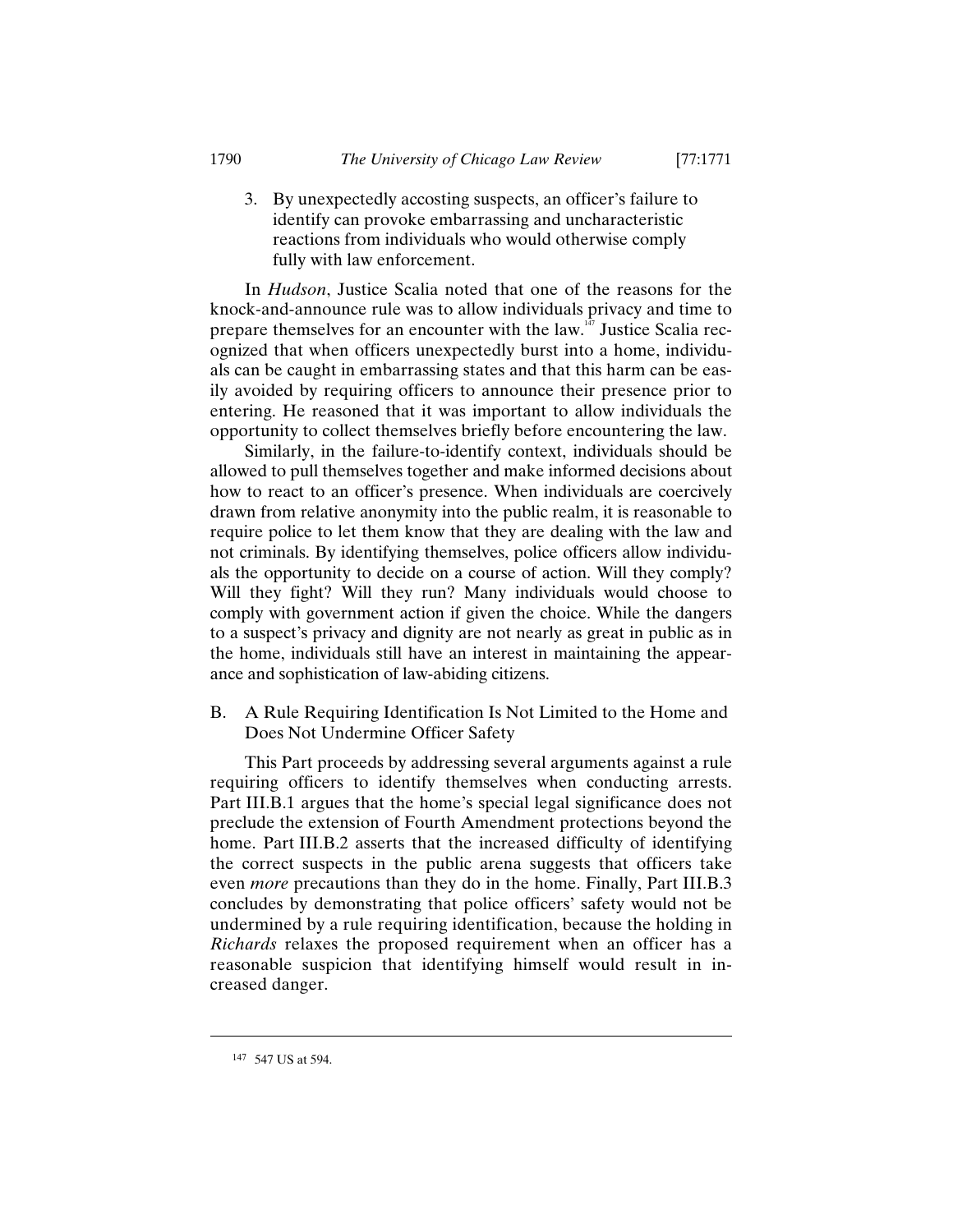1. Despite the specialized protection of the home, it makes sense to extend the knock-and-announce rule outside of the home.

The home has traditionally enjoyed special protection in the common law. Inside the home, individuals have no duty to retreat when confronted with a dangerous intruder.<sup>148</sup> They are also granted additional privacy rights, free speech protections, and rights against the government's ability to search for illicit and obscene material.<sup>149</sup> But keeping in mind the Supreme Court's famous admonition that the "the Fourth Amendment protects people, not places," $150$  we are able to see that although the home does indeed enjoy special protection, this does not preclude constitutionally recognized protection from extending outside the home.

In an early case involving the wiretapping of a suspect's telephone, *Olmstead v United States*,<sup>551</sup> the Court closely tied Fourth Amendment protection to physical trespass of the home. Writing for the majority, Chief Justice William Howard Taft noted repeatedly that wiretapping a home involved no physical trespass.<sup>152</sup> Taft concluded by explaining that no federal decision had ever held the Fourth Amendment to be violated when there was not an actual physical invasion of a house or its curtilage for the purposes of making a seizure, and that without such a physical invasion, there was no Fourth Amendment violation.<sup>153</sup>

*Katz v United States*<sup>154</sup> overruled *Olmstead*, holding that even if wiretapping did not involve a physical intrusion of the home, individuals were still protected from searches when they had a reasonable expectation of privacy.<sup>155</sup> In *Katz*, the defendant had been wiretapped by the police while making phone calls from a public telephone booth. Justice Potter Stewart asserted that the "Fourth Amendment protects people, not places" and denied the government's efforts to rigidly confine the Fourth Amendment's protection to the home.<sup>156</sup> This

<sup>148</sup> See Barros, 46 Santa Clara L Rev at 261 (cited in note 132) (explaining that many states have adopted the common law "castle doctrine," which provides that a person has no duty to retreat when attacked in her home).

<sup>149</sup> See id at 259–76.

<sup>150</sup> *Katz v United States*, 389 US 347, 351 (1967) (rejecting the government's attempt to limit the Fourth Amendment's protections to the home).

<sup>151 277</sup> US 438 (1928).

<sup>152</sup> See, for example, id at 457, 464–66.

<sup>153</sup> Id at 466.

<sup>154 389</sup> US 347 (1967).

<sup>155</sup> Id at 351–52 (concluding that a person who enters a phone booth, "shuts the door behind him, and pays the toll that permits him to place a call is surely entitled to assume that the words he utters into the mouthpiece will not be broadcast to the world").

<sup>156</sup> Id at 351.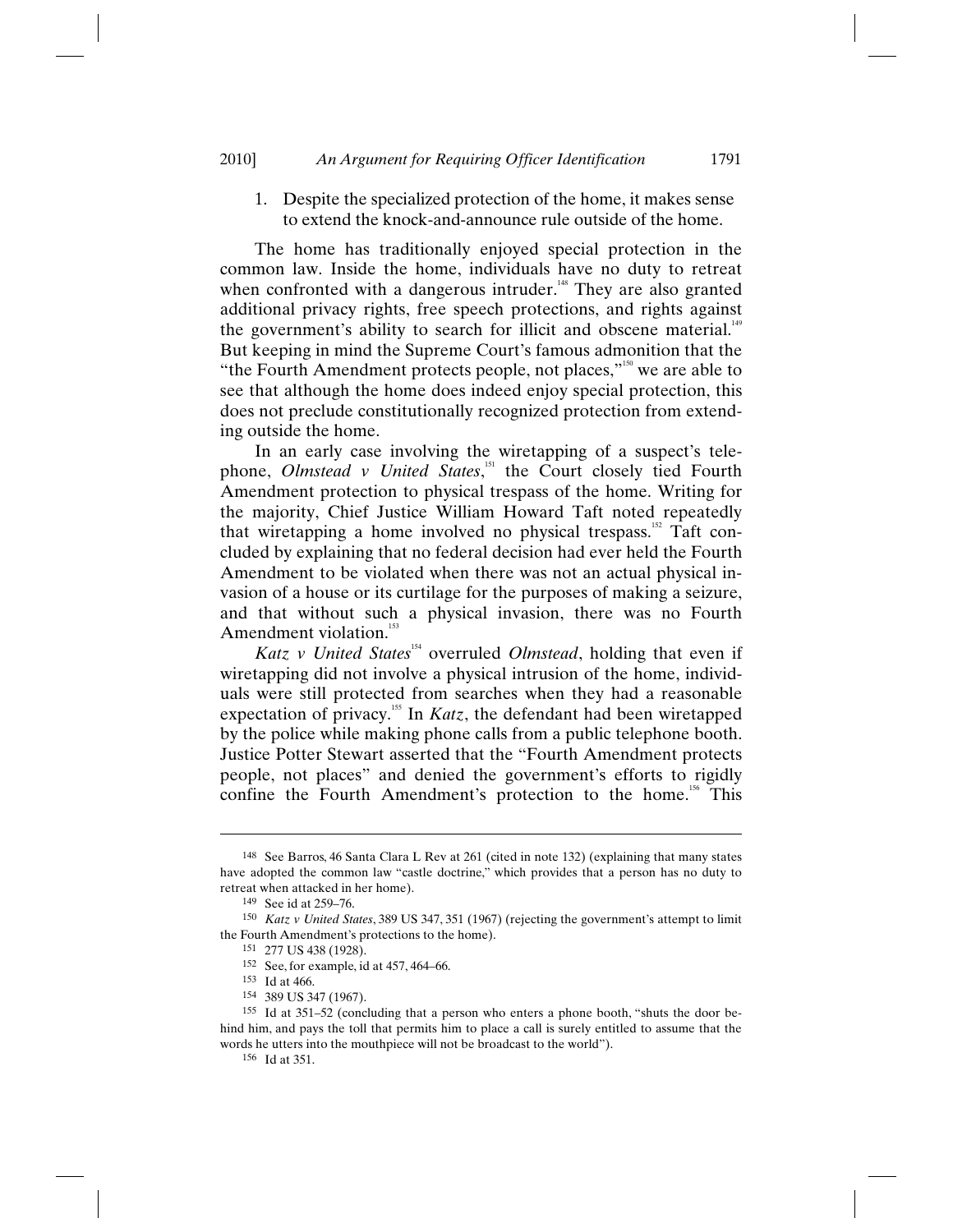shows that even though the home *is* an area of heightened legal protection, there is no bar against extending Fourth Amendment protection to the activities of individuals outside of its walls.<sup>157</sup>

Similarly, in the failure-to-identify context, it is certainly true that the knock-and-announce rule was formulated with the special protection of the home in mind. But a close examination of the reasons behind the knock-and-announce rule as articulated in *Hudson*, as well as empirical research on coercion and compliance,<sup>158</sup> demonstrates that the Fourth Amendment should be read broadly to protect "people" who are confronted with an unidentified assailant in the form of a police officer rather than simply the "place" of the home. When the reasons behind protecting the home from unidentified intrusion are the same as those for protecting individuals from arrest by unidentified officers, the Fourth Amendment's protections logically apply regardless of location. Finally, when the police seek to search the home of a suspect without knocking and announcing their presence, it is largely the suspect's *privacy* interest that is compromised. In contrast, in the failure-to-identify context it is not a suspect's privacy interest that is largely at issue, but instead his interest in freedom from an unreasonable restraint on his *liberty*—that is to say, his interest in being free from unreasonable seizure. Just as the law protects the home, so should it not force individuals to remain inside for fear of being unreasonably seized by unidentified individuals.

2. The increased difficulty of identifying suspects in public should compel officers to identify themselves prior to seizing individuals.

When the police conduct searches of homes, they generally must first acquire a warrant from a judge or magistrate and demonstrate probable cause for intruding upon an individual's home.<sup>159</sup> This often means that the suspect at issue has been the subject of an ongoing investigation and that the police are seeking to take the investigation to the next level. In cases like this, the risk of the police searching the wrong house (and thereby searching completely innocent individuals)

<sup>157</sup> The location of the home is not dispositive in providing protection under the Fourth Amendment. As seen in *Katz*, a mere glass phone booth can provide Fourth Amendment protection to an individual in public. Likewise, being inside a home does not necessarily guarantee Fourth Amendment protection. See, for example, *Minnesota v Carter*, 525 US 83, 96–97 (1998) (Scalia concurring) (arguing that Fourth Amendment protection in the home does not extend to all guests). Regardless of location, the Fourth Amendment is an individual right and the location of the home is not dispositive regarding whether protection attaches.

<sup>158</sup> See notes 167–73 and accompanying text.

<sup>159</sup> See *Michigan v Fisher*, 130 S Ct 546, 548 (2009) ("[S]earches and seizures inside a home without a warrant are presumptively unreasonable.").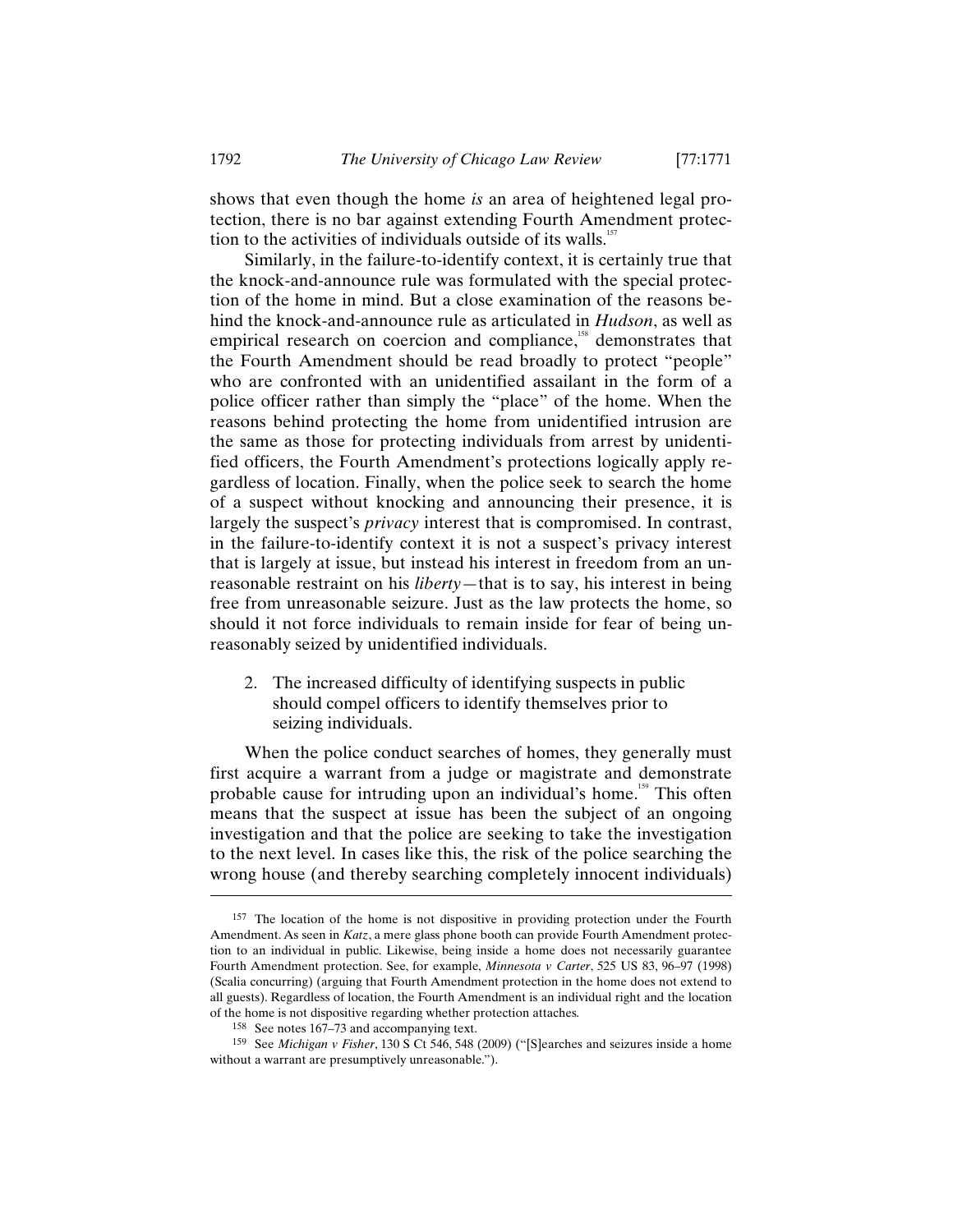is relatively small. A suspect's house serves as a valuable landmark for identity and lets police know that when they enter a given home, they are likely to encounter the suspect they are seeking or her associates.

In the case of street arrests, this is simply not the case. Unlike the home, there is no valuable landmark for discerning an individual's identity quickly and safely. This makes it much more likely that police will apprehend (and possibly use force against) innocent people. We have seen examples of this in *Catlin*, *Newell*, *Gutierrez-Rodriguez*, and Jackson.<sup>160</sup> In all of these cases, innocent individuals were accosted by the police and injury resulted. The police in *Catlin*, for example, were given a photograph of the suspect they were pursuing and were directed to the area he was known to frequent. Upon seeing Catlin, who looked substantially like the suspect<sup>161</sup> and was riding a motorcycle similar to the suspect's, the police undertook the process of seizing him for arrest. What made the subsequent seizure unreasonable was not that the police misidentified a suspect—indeed, it seems perfectly reasonable for them to have done so, as the description with which they were provided closely matched Catlin. Nor was it unreasonable for the police to attempt to quickly remove a possibly violent individual from the streets. Rather, it was unreasonable for the officers not to have identified themselves as soon as they could safely do so. This would have insured that Catlin knew with whom he was dealing and would have allowed him to act accordingly.

When attempting to apprehend individuals in public, we can expect that from time to time cases of mistaken identity will happen. These reasonable mistakes are the byproduct of the snap decisions required by law enforcement<sup> $162$ </sup> as well as the fallibility of human perception. But this is precisely why a rule requiring identification is normatively desirable. The fact that police officers may be more likely to encounter or injure innocent people while doing undercover street searches for dangerous suspects indicates that they should take greater precautions to make sure that individuals know with whom they are dealing and are given the opportunity to comply. Therefore, while it certainly makes sense to announce one's identity when entering a home as part of a search, the increased likelihood of simply "grabbing

<sup>160</sup> See *Catlin*, 574 F3d at 363–64; *Newell*, 276 F Supp 2d at 1151–52; *Gutierrez-Rodriguez*, 882 F2d at 557; *Jackson*, 206 F3d at 1161–63.

<sup>161</sup> *Catlin*, 574 F3d at 365 n 4 (finding that the suspect and Catlin had approximately the same age, hair style, weight, race, and facial appearance).

<sup>162</sup> See *Roy v Inhabitants of City of Lewiston*, 42 F3d 691, 695 (1st Cir 1994) (stating that "splitsecond" judgments in "tense, uncertain, and rapidly evolving" circumstances require a "comparatively generous" standard of reasonableness) (quotation marks omitted).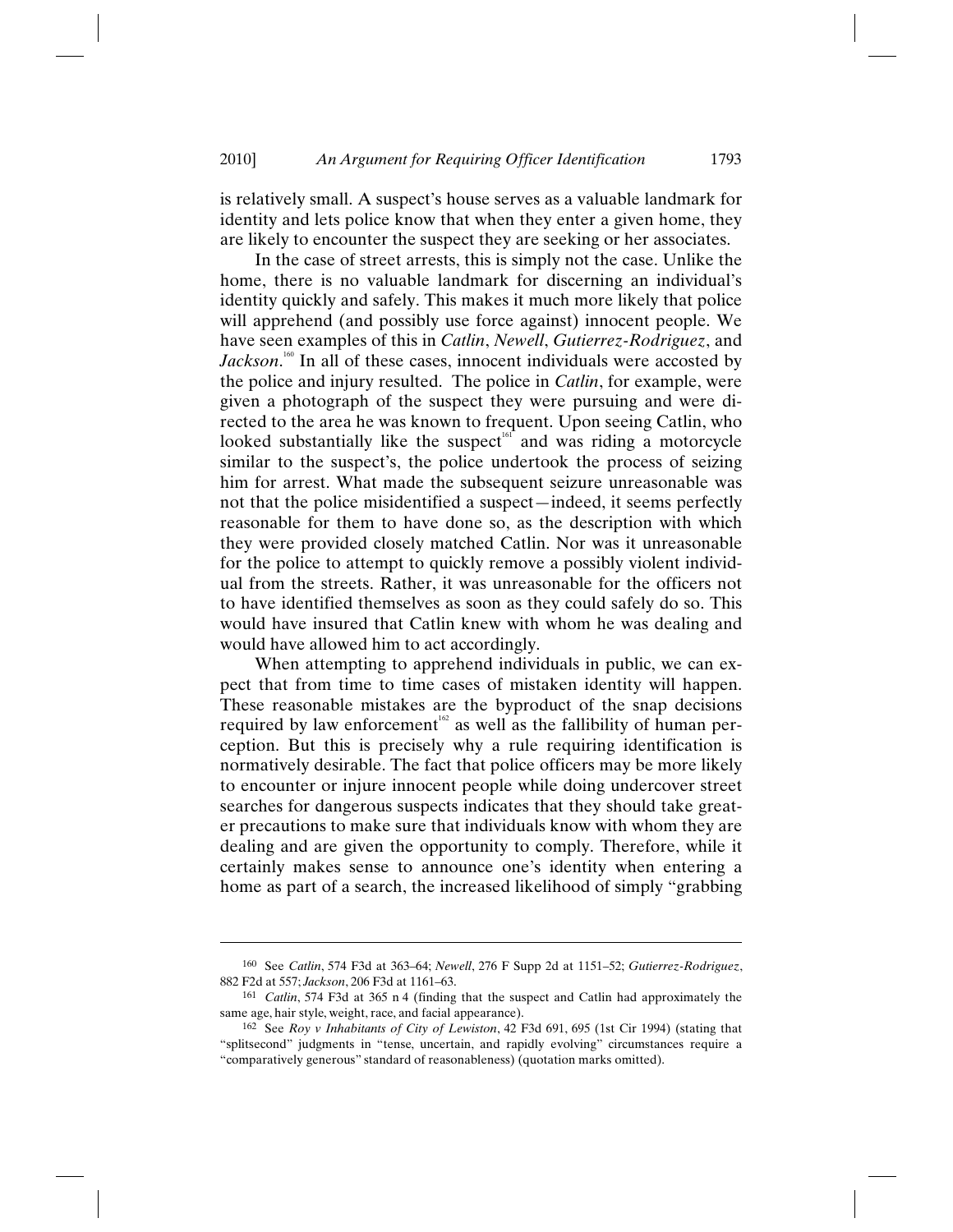the wrong guy" makes a rule requiring officer identification in public places all the more necessary.

3. A rule requiring officer identification does not undermine officer safety.

The principal argument against requiring officers to identify themselves prior to conducting a public arrest is that such a requirement would be unnecessarily burdensome to police and may place them in danger. Dealing with dangerous suspects often necessitates undercover, plainclothes operations where police must conceal their identities in order to apprehend the suspect safely. Recall *Catlin*:<sup>163</sup> The police were on a manhunt for an individual who was known to be armed and highly dangerous and who had threatened police previously. Secrecy was necessary in order to bring the suspect to justice safely. The Seventh Circuit recognized, however, that it was necessary to draw a distinction between the initial failure to identify and the subsequent failure to disclose police identity once the element of surprise was lost.<sup>164</sup> While it may have initially been necessary to avoid disclosing police identity in order to maintain the element of surprise, it seems reasonable to require the police to identify themselves after the element of surprise has passed. In *Catlin*, after the officers had tackled Catlin from his motorcycle, but before they had placed him in handcuffs, they could have easily disclosed their identity without risking additional harm to themselves. Indeed, this may have prompted Catlin to comply with the police instead of resisting under the belief that criminals were assaulting him.

If, as this Comment suggests, the knock-and-announce rule articulated in *Wilson* should be extended to the failure-to-identify context, it makes sense to incorporate the rest of the Supreme Court's holdings in the *Wilson* line of cases as well. Officer safety should be a paramount concern of the courts. This includes the rule articulated in *Richards*—allowing officers to suspend the knock-and-announce rule when they have reasonable suspicion that announcing their presence would be dangerous or futile or would inhibit the effective investigation of the crime. 165 Under an extension of *Richards*, when police have

<sup>163</sup> See notes 74–88 and accompanying text.

<sup>164</sup> *Catlin*, 574 F3d at 368 (describing the officers' continuing failure to disclose their identities as "problematic").

<sup>165</sup> *Richards*, 520 US at 394 (allowing police to meet the lower standard of reasonable suspicion rather than probable cause because this allows for the proper balance of law enforcement interests and individual interests).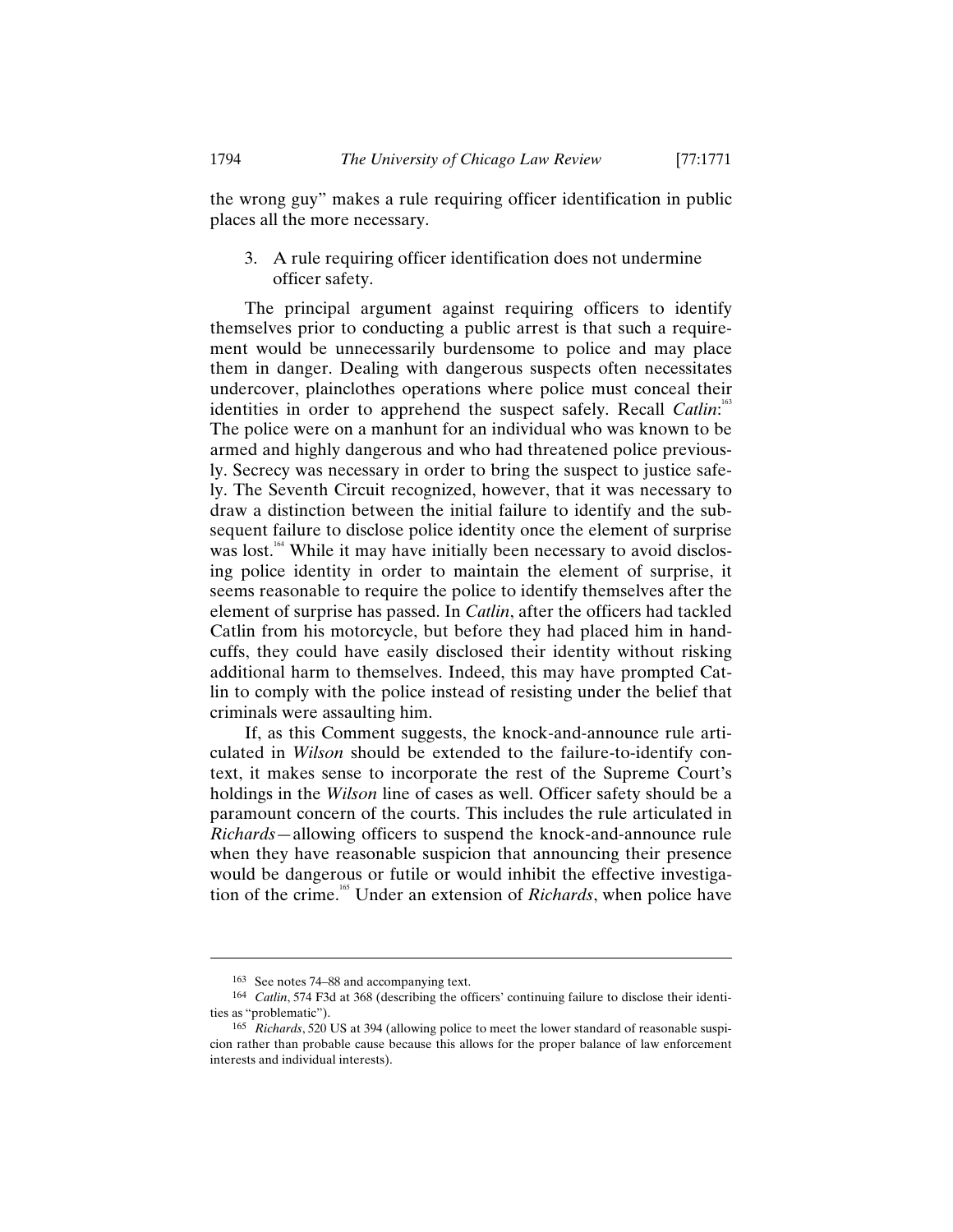a reasonable suspicion<sup>166</sup> that a suspect will react to police identification with either violence or an attempt to flee, officers would be able to suspend the normal requirement of identifying themselves prior to effecting an arrest. In most cases, however, it should be reasonable for police to disclose their identities after the element of surprise has been lost. This allows police to maintain the element of surprise for dangerous individuals while simultaneously protecting suspects from confusion over the identity of undercover agents.

Even when officers do not possess reasonable suspicion, empirical evidence shows that their safety is unlikely to be in jeopardy. Empirical research demonstrates that individuals are likely to comply with the request of a police officer even if they have been informed that they have a right to refuse such a request.<sup>167</sup> Indeed, this happens over and over again in cases where a suspect in possession of drugs is informed of her constitutional right to refuse a search yet decides to comply anyway.<sup>168</sup> Janice Nadler has identified two important principles in the social psychology of compliance: authority and social validation.<sup>169</sup> Nadler points out that "[c]omplying with authorities is something that we do quickly, on the spot, without conscious deliberation."<sup>170</sup> Because decisions to comply with authority typically arise in situations where time is a constant pressure, individuals use symbols of authority as a mental shortcut for quickly making the best decision. Even when individuals might prefer to refuse (and even have the right to do so), symbols of authority are so powerful that they will override individual preference.<sup>171</sup> Similarly, individuals are much more likely to comply with authority when it appears that others have already done

<sup>166</sup> Reasonable suspicion is a standard used in other criminal contexts as well. See, for example, *Terry v Ohio*, 392 US 1, 21 (1968) (holding that in order to justify a "stop and frisk," police must be able to justify the intrusion by pointing to specific and articulable facts that, taken together with rational inferences from those facts, reasonably warrant the intrusion). In the failureto-identify context, police officers would use a similar standard when assessing whether they could suspend the general requirement of informing individuals of their identity.

<sup>167</sup> See Janice Nadler, *No Need to Shout: Bus Sweeps and the Psychology of Coercion*, 2002 S Ct Rev 153, 165–97.

<sup>168</sup> See, for example, *Florida v Bostick*, 501 US 429, 431–33 (1991) (involving a defendant who was informed of his right to refuse a search but nevertheless consented and was revealed to be holding cocaine).

<sup>169</sup> Nadler, 2002 S Ct Rev at 173 (cited in note 167) (arguing that police officers have strong influence over people because "their position of authority signals that they possess information and power that is greater than our own").

<sup>170</sup> Id at 174.

<sup>171</sup> Id at 178–79 (discussing several experiments where individuals were coerced into false confessions simply by being shown false evidence from an authoritative figure suggesting that they committed an act).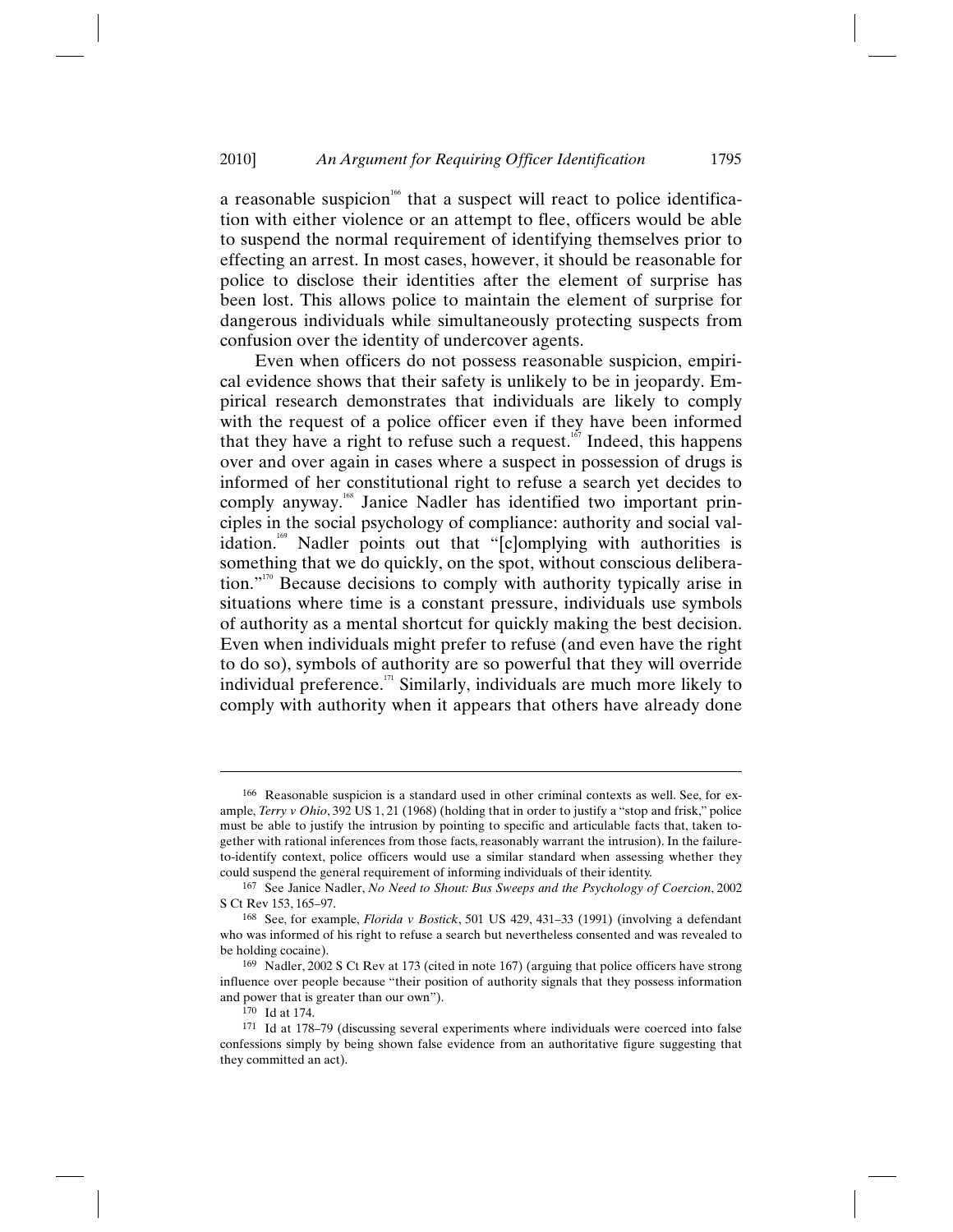so.<sup>172</sup> By witnessing what other individuals have already done, people try to "fit in" and achieve social validation through compliance. Nadler even notes that it is not always necessary actually to observe others engaging in compliant behavior; the perception that others comply rather than resist is enough to influence an individual to acquiesce.<sup>173</sup>

What this research suggests for the failure-to-identify context is simple: when confronted with authority, individuals are much more likely to comply than resist. They will comply even though the guilty among them may have every incentive to resist. Because identifying themselves before placing individuals under arrest places little burden on police officers, they should be required to give suspects the chance to comply. As suggested above, in instances where such a chance is likely to be dangerous or futile, the rule in *Richards* would allow officers to maintain the element of surprise and protect themselves from harm.

C. Imposing Tort Liability through § 1983 Provides Victims with Just Compensation for Their Injuries While Redistributing Negligence Costs from Individual Citizens to Society as a Whole

Courts should adopt a rule requiring officers to identify themselves unless they have a reasonable suspicion that doing so would undermine officer safety. This rule would primarily implicate plaintiffs suing under § 1983 for violations of their Fourth Amendment rights. At present, such suits are dismissed on the basis of qualified immunity, as the law has not been clearly established. Courts should articulate a constitutional violation for failure to identify and clearly define the law so that plaintiffs' suits are allowed going forward.

In pursuing these claims, plaintiffs have asserted general violations of their constitutional right to be free from unreasonable seizures.<sup>174</sup> Specifically, they allege that when the police fail to identify themselves, the seizure is unreasonable in its manner of execution. Of course, in most Fourth Amendment cases, the failure to identify is simply not an issue, as most police officers are clearly identified as such by their uniforms. But in the subset of cases described in this Comment, this failure results in damage to person and property and should be considered by courts to be compelling evidence of an unreasonable seizure. 175 Police

<sup>172</sup> Id at 180 (illustrating the phenomenon by noting that bartenders often place tips in their own jars to encourage others to do so).

<sup>173</sup> Nadler, 2002 S Ct Rev at 182 (cited in note 167).

<sup>174</sup> See US Const Amend IV.

<sup>175</sup> See, for example, *Gutierrez-Rodriguez*, 882 F2d at 557 (involving a confrontation resulting in the plaintiff's paralysis from the waist down); *Johnson*, 928 F Supp at 894–95 (involving a confrontation that resulted in the plaintiff sustaining cuts and bruises as well as damage to the plaintiff's car).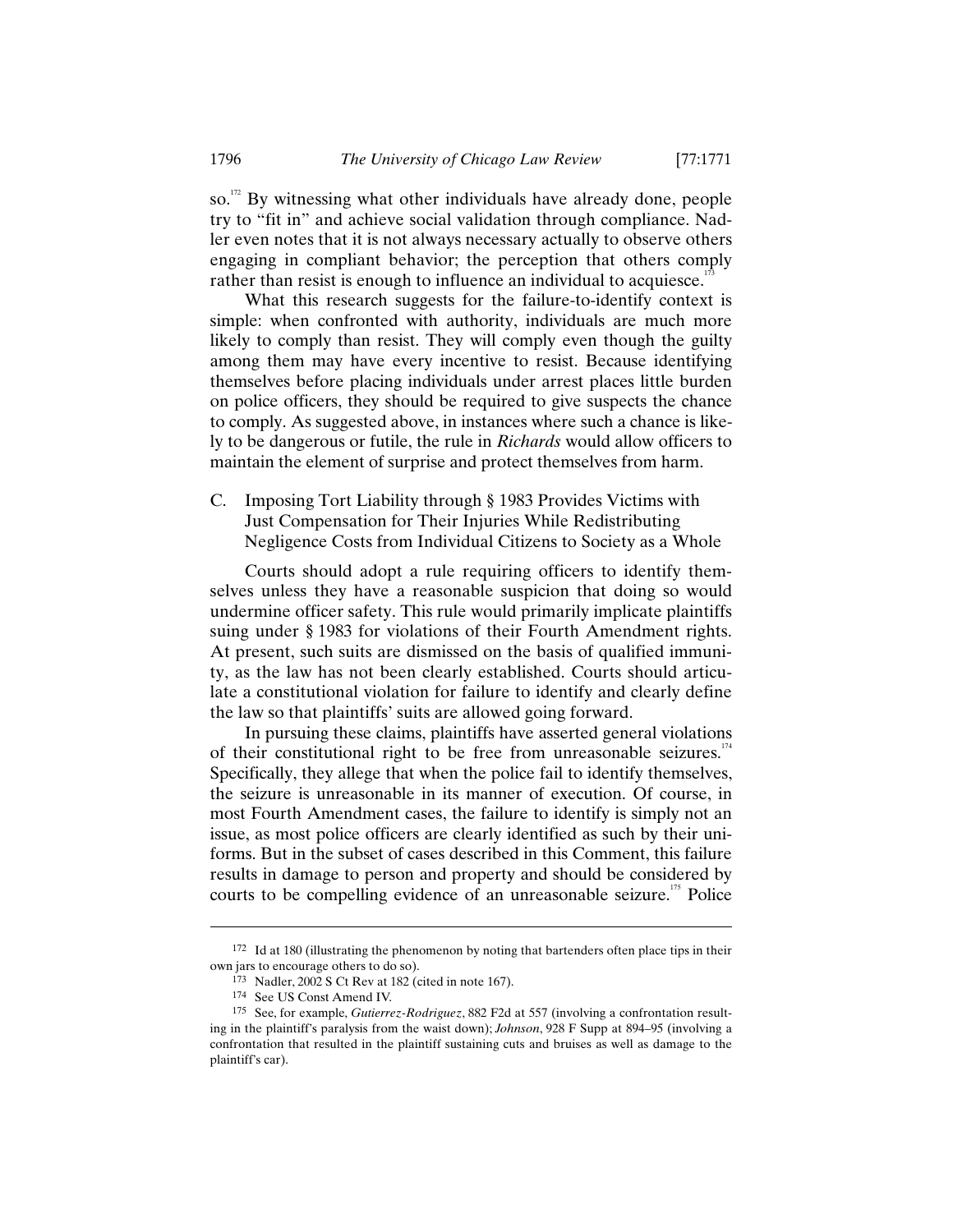officers should be permitted to forgo identifying themselves only if they have a reasonable suspicion that doing so would result in a dangerous response from the suspect or aid in the suspect's escape.<sup>176</sup> While there may be exigent factors in some cases allowing officers to avoid identifying themselves, these would be considered by the court when assessing whether qualified immunity should protect the officers' actions as reasonable. Officers would need to be able to point to specific and articulable facts that, taken together with rational inferences from those facts, suggest that identifying themselves would have been dangerous or futile. In any case, allowing these claims to proceed is unlikely to result in a flood of litigation: plaintiffs are likely to bring suit only when the damage resulting from a failure to identify is severe, and such severe cases are by no means commonplace.

At trial, plaintiffs would bring a claim alleging a violation of their Fourth Amendment rights because of an unreasonable seizure. The plaintiff would have to prove to the judge (or at least create a genuine issue of fact) that the officer did not identify himself prior to arresting the plaintiff and that this failure to identify was the cause of her injuries. The failure to identify would not be unreasonable per se, but should substantially tilt the balance in favor of the judge finding that an unreasonable seizure took place—thus overriding the officer's claim to qualified immunity. Once the suit is allowed to proceed to trial, the officer would attempt to prove that he had a reasonable suspicion that the plaintiff was going to respond violently or flee if he had identified himself. This would prove to the jury that the officer's actions were objectively reasonable given the circumstances. If the officer were unable to prove this, the jury would hold him liable for an unreasonable seizure and make him pay compensatory damages. If the resulting injury or constitutional violation were particularly egregious, the jury could award punitive damages. $177$ 

To be sure, some courts already consider whether an officer identified himself when assessing the overall reasonableness of a seizure, $\overline{1}$ noting correctly that the failure to identify is an important consideration in determining whether a seizure as a whole is reasonable. For example, in *Marshall*  $v$  West,<sup>179</sup> the plaintiff was being pursued by plainclothes officers for a traffic violation. The officers claimed to have turned on a light (whether it was working was disputed) and

<sup>176</sup> See Parts III.B.2 and III.B.3.

<sup>177</sup> See *Smith v Wade*, 461 US 30, 54 (1983) (holding that punitive damages may be available in a § 1983 action "when the defendant's conduct is shown to be motivated by evil motive or intent, or when it involves reckless or callous indifference to the federally protected rights of others").

<sup>178</sup> See, for example, *Johnson*, 928 F Supp at 894.

<sup>179 559</sup> F Supp 2d 1224 (MD Ala 2008).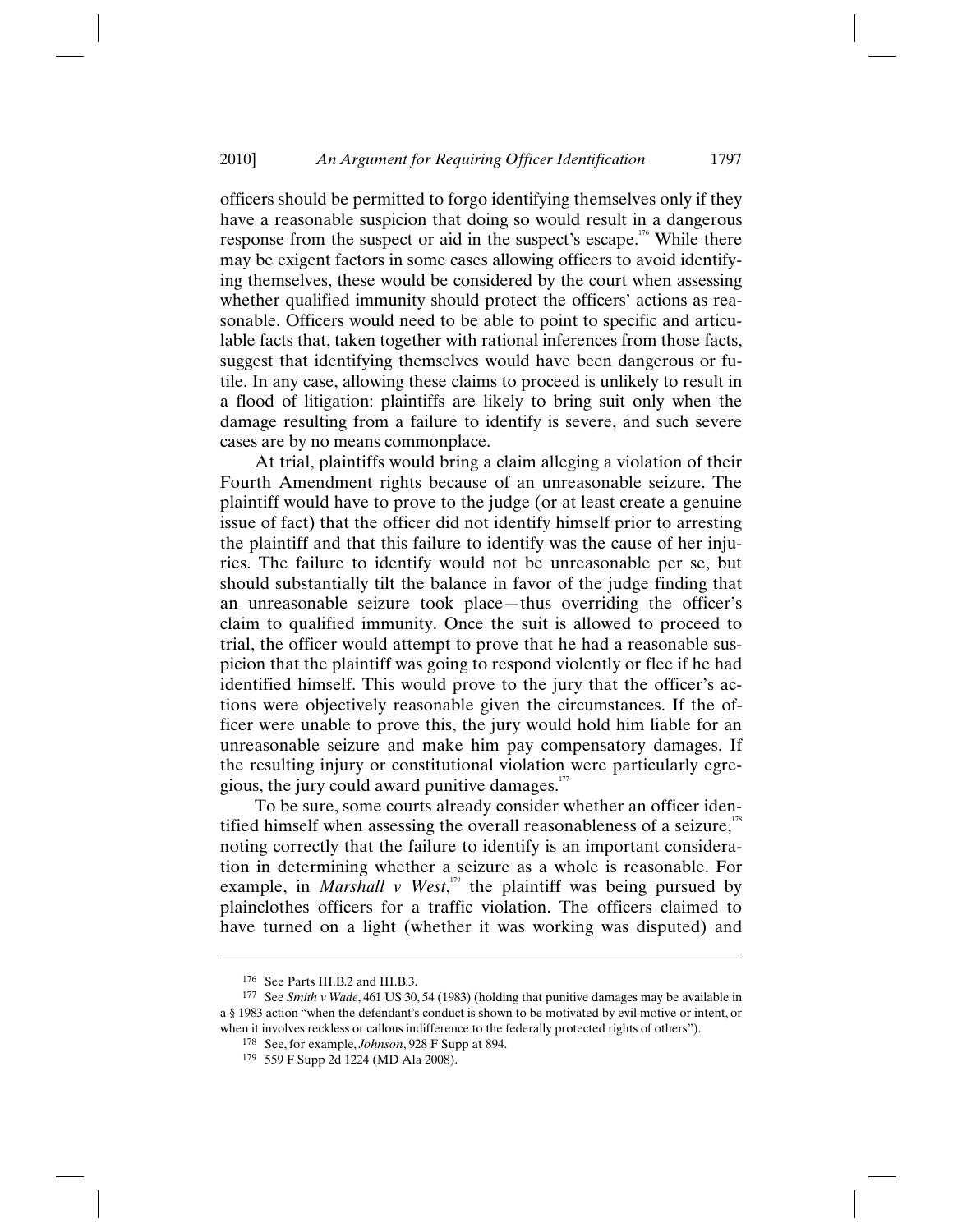pulled alongside the plaintiff's vehicle holding up their badges to identify themselves.<sup>180</sup> The plaintiff did not pull over, and eventually the officers used force to stop his car and apprehend him.<sup>181</sup> The court held that in evaluating the plaintiff's excessive use of force claim, there was a legitimate issue of fact regarding whether the officers identified themselves.<sup>182</sup> This was relevant to the plaintiff's claim: if the officers had not identified themselves, a forcible stop would not have been necessary because the plaintiff would not have been "fleeing" from the police.<sup>183</sup> The court used this failure to identify in conjunction with other factors (including the severity of the crime, the extent of the injuries, and the immediacy of the threat) to conclude that the police officers used excessive force in effecting the seizure.<sup>184</sup>

Ultimately, however, these cases seem to be a small minority. More courts need to recognize that when injury has resulted from a seizure where the officer did not identify himself, this failure to identify provides substantial cause for declaring the seizure as a whole unreasonable. Indeed, in instances such as these, the failure to identify should be given great weight when assessing the totality of the circumstances of a seizure's reasonableness and should weigh heavily against qualified immunity. This will allow these suits to proceed past qualified immunity and permit injured plaintiffs to argue the issue to a jury.

Allowing these suits under § 1983 serves two purposes: it allows injured plaintiffs compensation for the injuries they wrongly suffer, and it provides municipalities<sup>185</sup> with an incentive to train officers to clearly identify themselves as police when conducting arrests. By and large, police officers do not require additional deterrence through personal liability or application of the exclusionary rule to incentivize them to identify themselves. Most officers likely already know that if they do not identify themselves, confusion and violence can result. Police, however, may still make mistakes from time to time and fail to consider seriously the possible ramifications and violence that can result from confusion over their identity as agents of the state. Tort liability would

<sup>180</sup> Id at 1227.

<sup>181</sup> Id at 1229.

<sup>182</sup> Id at 1237.

<sup>183</sup> *Marshall*, 559 F Supp at 1237.

<sup>184</sup> Id at 1233–40. See also *Jones v Flathmann*, 2008 WL 918702, \*14–15 (MD Ala) (holding that the officers' refusal to identify themselves, coupled with the hoods they were wearing and other factors, militated in favor of denying a qualified immunity defense against an excessive use of force claim).

<sup>185</sup> Many municipalities indemnify officers against § 1983 suits. See John Jeffries, *In Praise of the Eleventh Amendment and Section 1983*, 84 Va L Rev 47, 50 & n 16 (1998) (concluding that state and local officers can count on indemnification or government defense where they are not acting in "extreme bad faith").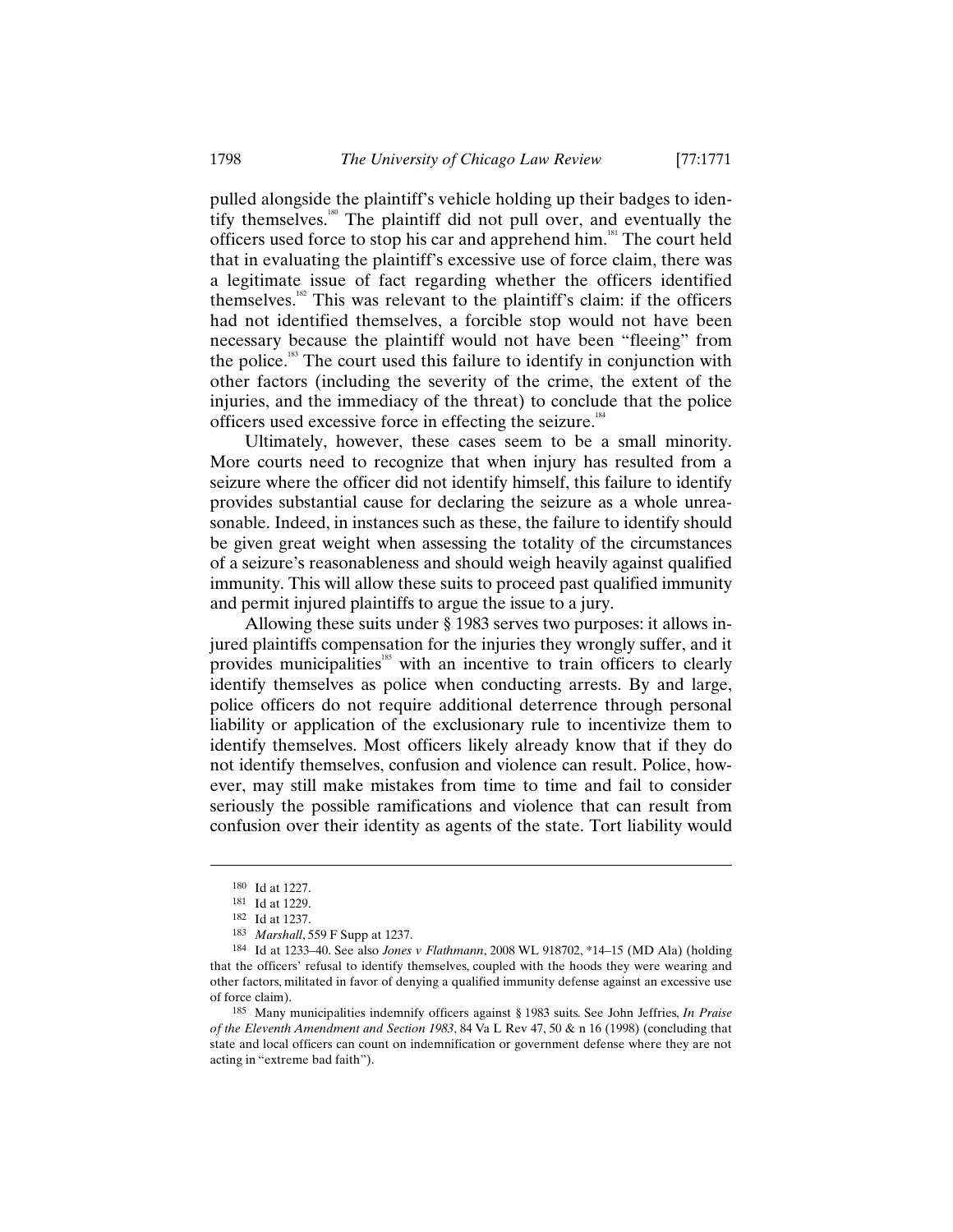incentivize municipalities to take reasonable precautions to prevent failures by police officers to identify themselves. By conducting officer training programs, municipalities could quickly and cheaply inform officers that, not only is there a legal requirement of identification (as this Comment proposes), but it is also in their best interests to identify themselves in most situations. Requiring officers to identify themselves is the epitome of cost-justified precaution, as it requires little additional effort on the officers' part while simultaneously creating the potential to avoid massive and expensive injury to citizens.

The primary reason for providing tort liability, however, is to allow injured plaintiffs an opportunity to receive just compensation for their injuries. Through taxes, society as a whole undertakes the expense of providing a law enforcement system. As with any system, from time to time negligent mistakes will be made when conducting everyday functions. Sometimes these mistakes involve apprehending the wrong individual. There is no evidence to suggest that such failures happen frequently; instead, it appears to be a rather rare occurrence that police do not identify themselves. But when such mistaken arrests do occur, and an individual is injured because of an officer's failure to identify himself, it makes sense to provide the injured party with compensation through the tort system. Such recovery equitably distributes the relatively small risk of negligence by police to society as a whole instead of imposing it unfairly upon one person.<sup>186</sup> While the damages in failure-to-identify cases may occasionally be great, the rare occurrence of such negligence, coupled with the redistribution of costs to the municipality as a whole, would ensure that this additional liability does not dramatically overburden society's ability to provide just compensation to victims.

## **CONCLUSION**

When police officers fail to identify themselves when conducting an arrest, suspects might react either by attempting to flee the scene or by using violence in an effort to defend themselves against unidentified individuals. Sometimes, serious injury can result from these reactions. These injuries can take the form of reputational damage, embarrassment, property damage, personal injury, and even death. Requiring officers to identify themselves would guard against unnecessary

<sup>186</sup> Of course, until a critical mass of courts allow claims alleging a failure to identify, prospective plaintiffs will find themselves frustrated by successful qualified immunity defenses. While this frustration is certainly unfortunate, it is a necessary consequence of the law that allows officers a fair opportunity to understand the law's requirements going forward. For further discussion of how qualified immunity works in this context, see notes 18–24 and accompanying text.